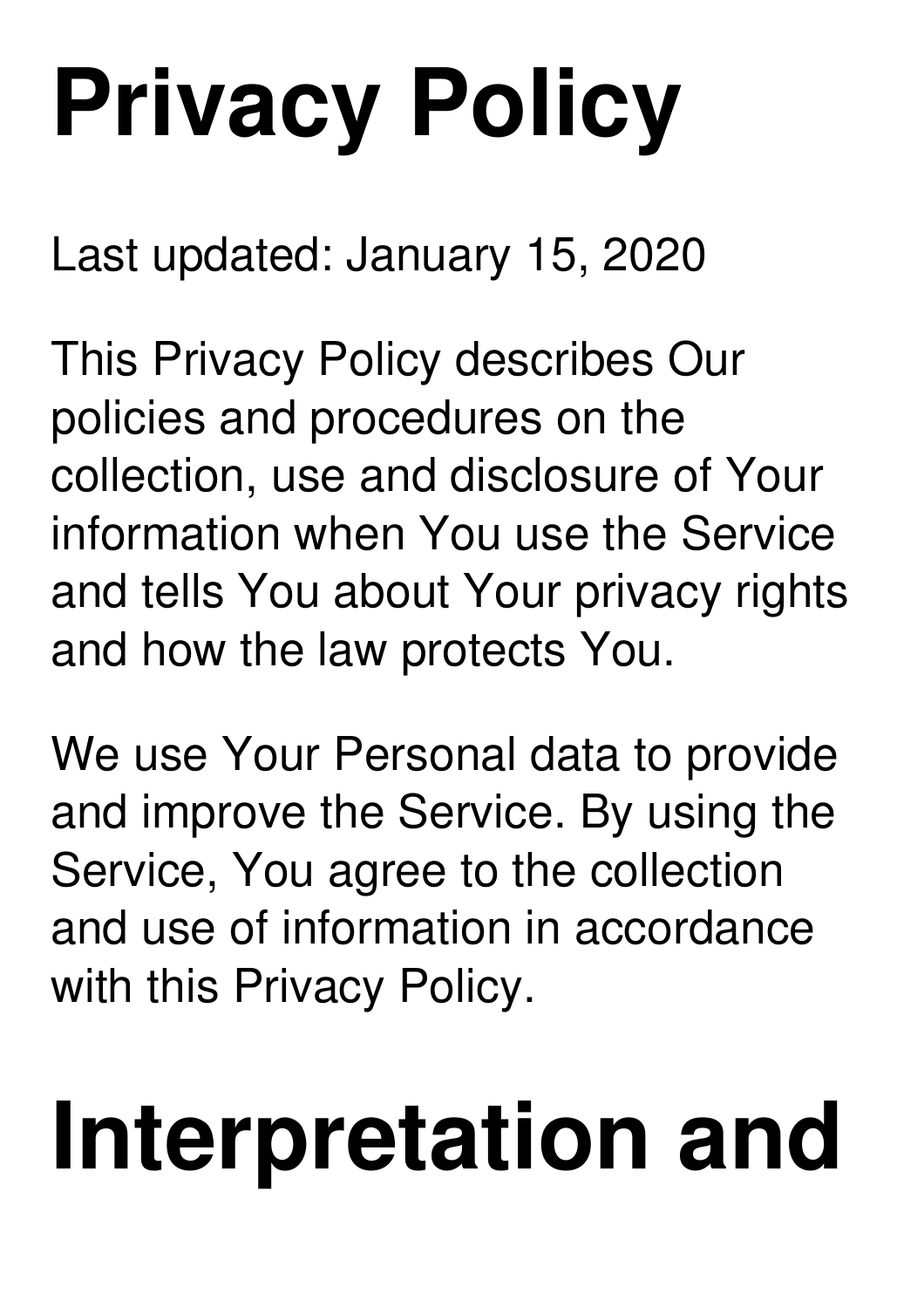## **Definitions**

#### **Interpretation**

The words of which the initial letter is capitalized have meanings defined under the following conditions.

The following definitions shall have the same meaning regardless of whether they appear in singular or in plural.

#### **Definitions**

For the purposes of this Privacy Policy:

**You** means the individual accessing or using the Service, or the company, or other legal entity on behalf of which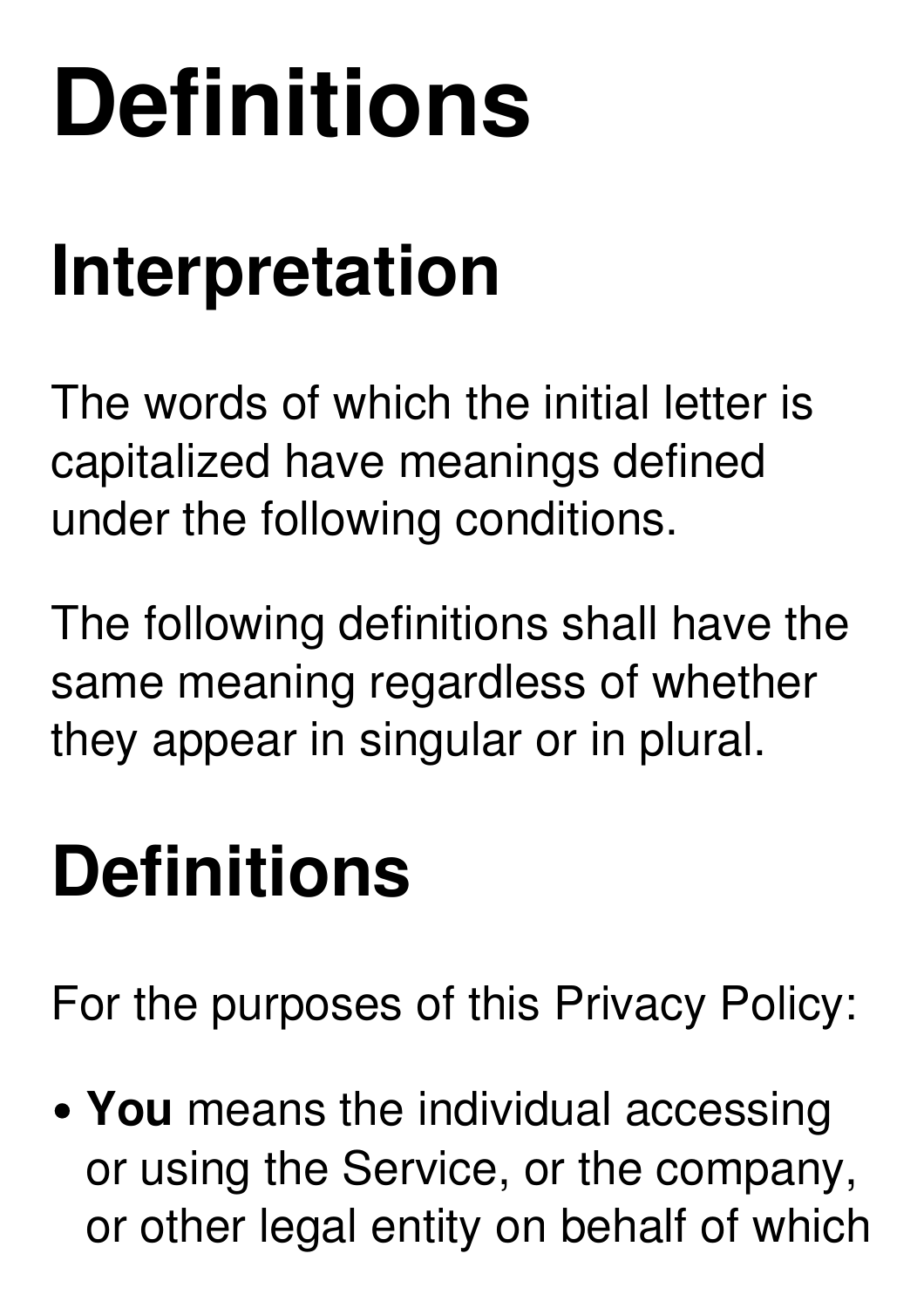such individual is accessing or using the Service, as applicable.

Under GDPR (General Data Protection Regulation), You can be referred to as the Data Subject or as the User as you are the individual using the Service.

**Company** (referred to as either "the Company" , "We" , "Us" or "Our" in this Agreement) refers to Westminster Sport Horses, LLC, 61845 Ten Barr Ranch Rd. Bend, OR 97701.

For the purpose of the GDPR, the Company is the Data Controller.

**Affiliate** means an entity that controls, is controlled by or is under common control with a party, where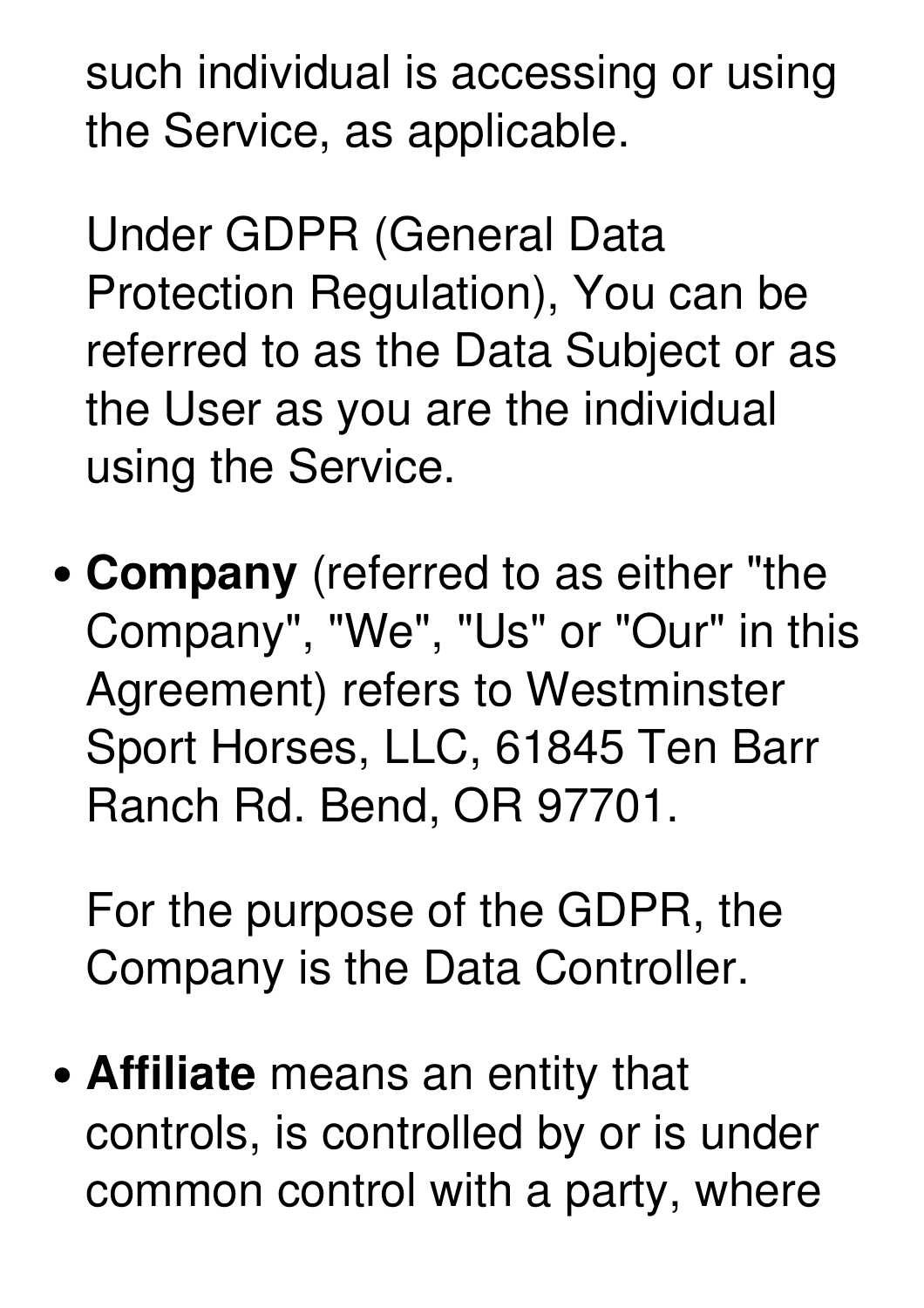"control" means ownership of 50% or more of the shares, equity interest or other securities entitled to vote for election of directors or other managing authority.

- **Account** means a unique account created for You to access our Service or parts of our Service.
- **Website** refers to Westminster Sport Horses, accessible from https://westminstersporthorses.com/
- **Service** refers to the Website.
- **Country** refers to: Oregon, United **States**
- **Service Provider** means any natural or legal person who processes the data on behalf of the Company. It refers to third-party companies or individuals employed by the Company to facilitate the Service, to provide the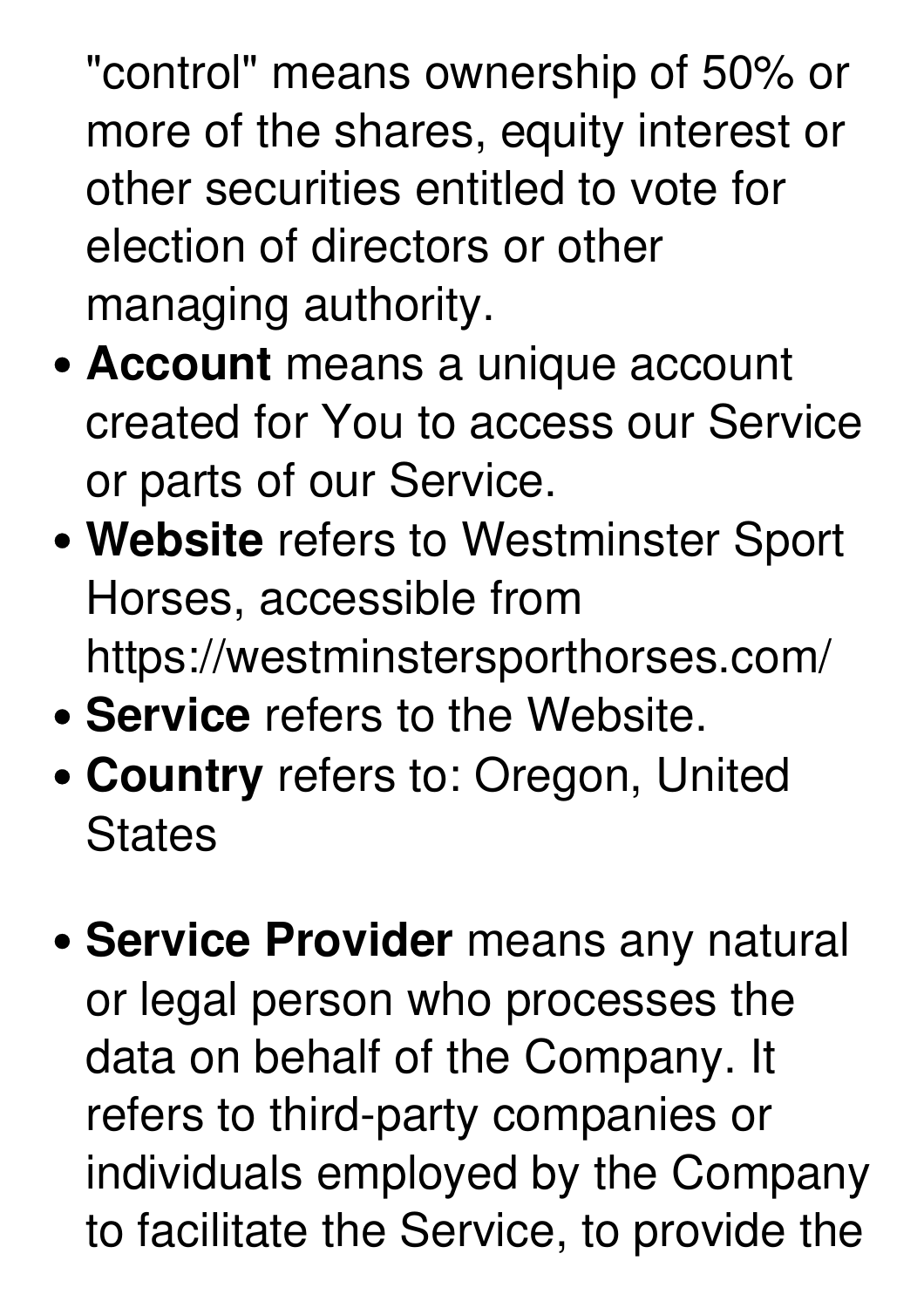Service on behalf of the Company, to perform services related to the Service or to assist the Company in analyzing how the Service is used.

For the purpose of the GDPR, Service Providers are considered Data Processors.

- **Third-party Social Media Service** refers to any website or any social network website through which a User can log in or create an account to use the Service.
- **Facebook Fan Page** is a public profile named Westminster Sport Horses specifically created by the Company on the Facebook social network, accessible from https://www.facebook.com/Westminste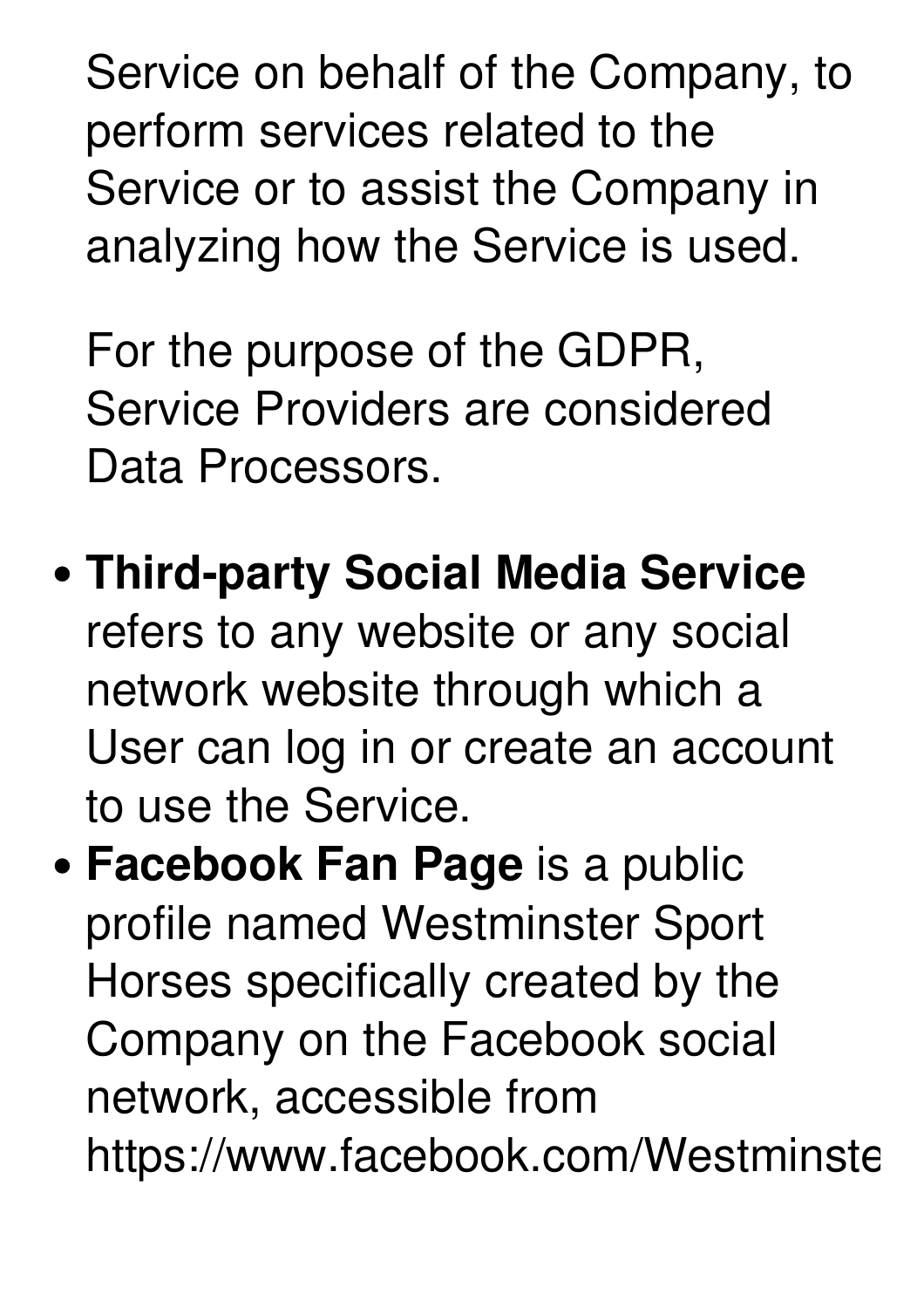**Personal Data** is any information that relates to an identified or identifiable individual.

For the purposes for GDPR, Personal Data means any information relating to You such as a name, an identification number, location data, online identifier or to one or more factors specific to the physical, physiological, genetic, mental, economic, cultural or social identity.

For the purposes of the CCPA, Personal Data means any information that identifies, relates to, describes or is capable of being associated with, or could reasonably be linked, directly or indirectly, with You.

**Cookies** are small files that are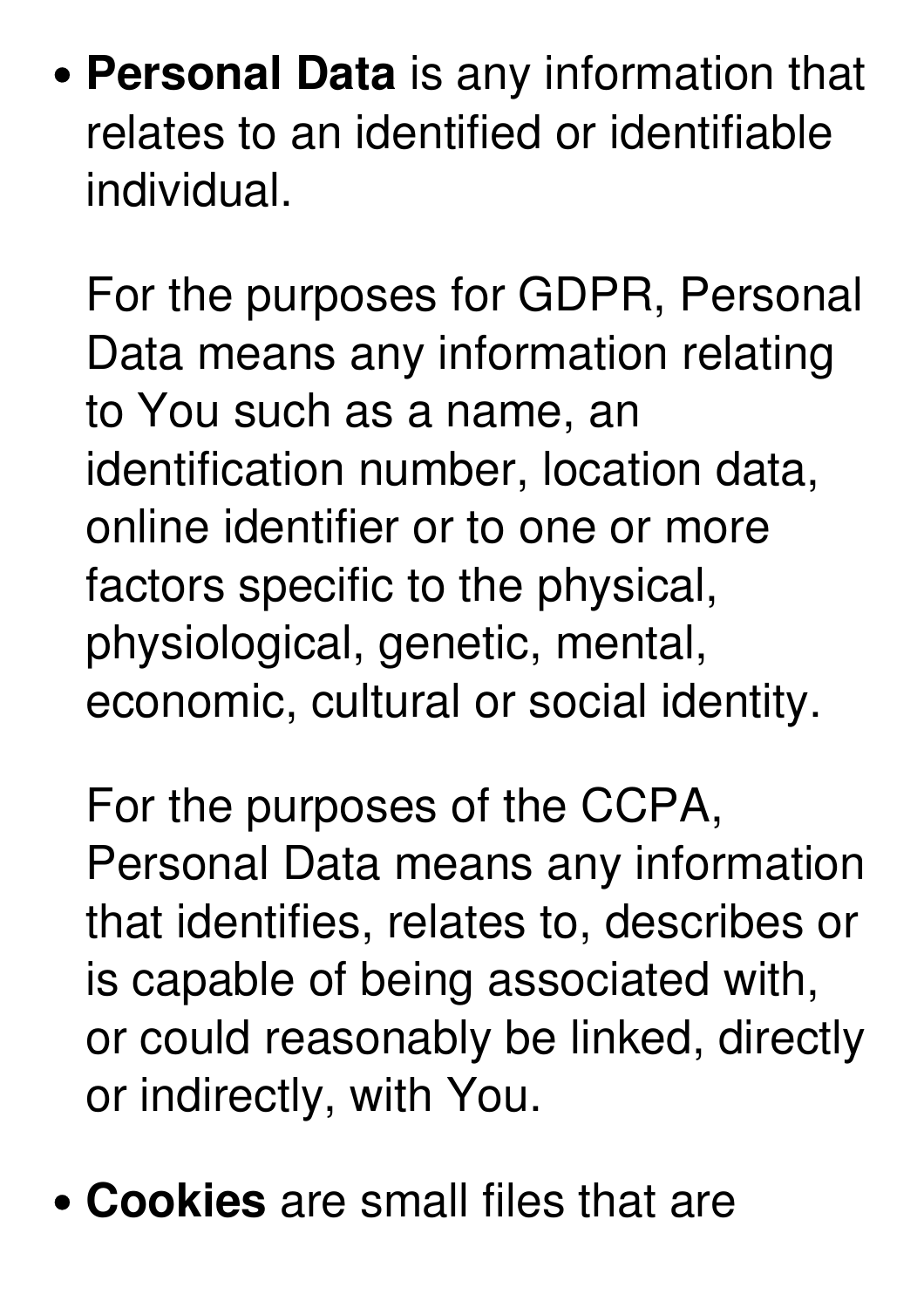placed on Your computer, mobile device or any other device by a website, containing the details of Your browsing history on that website among its many uses.

- **Usage Data** refers to data collected automatically, either generated by the use of the Service or from the Service infrastructure itself (for example, the duration of a page visit).
- **Data Controller**, for the purposes of the GDPR (General Data Protection Regulation), refers to the Company as the legal person which alone or jointly with others determines the purposes and means of the processing of Personal Data.
- **Do Not Track** (DNT) is a concept that has been promoted by US regulatory authorities, in particular the U.S.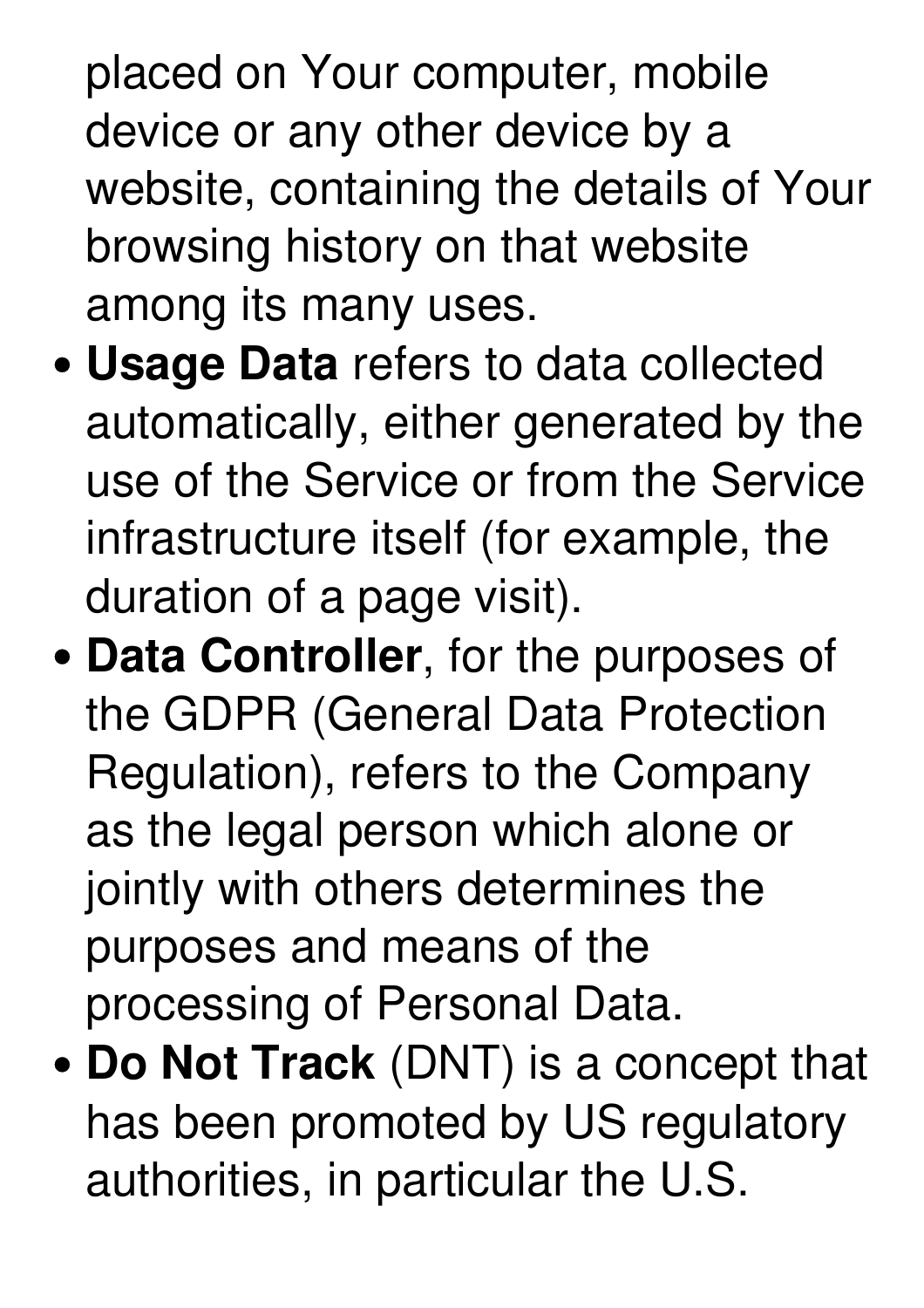Federal Trade Commission (FTC), for the Internet industry to develop and implement a mechanism for allowing internet users to control the tracking of their online activities across websites.

**Business**, for the purpose of the CCPA (California Consumer Privacy Act), refers to the Company as the legal entity that collects Consumers' personal information and determines the purposes and means of the processing of Consumers' personal information, or on behalf of which such information is collected and that alone, or jointly with others, determines the purposes and means of the processing of consumers' personal information, that does business in the State of California.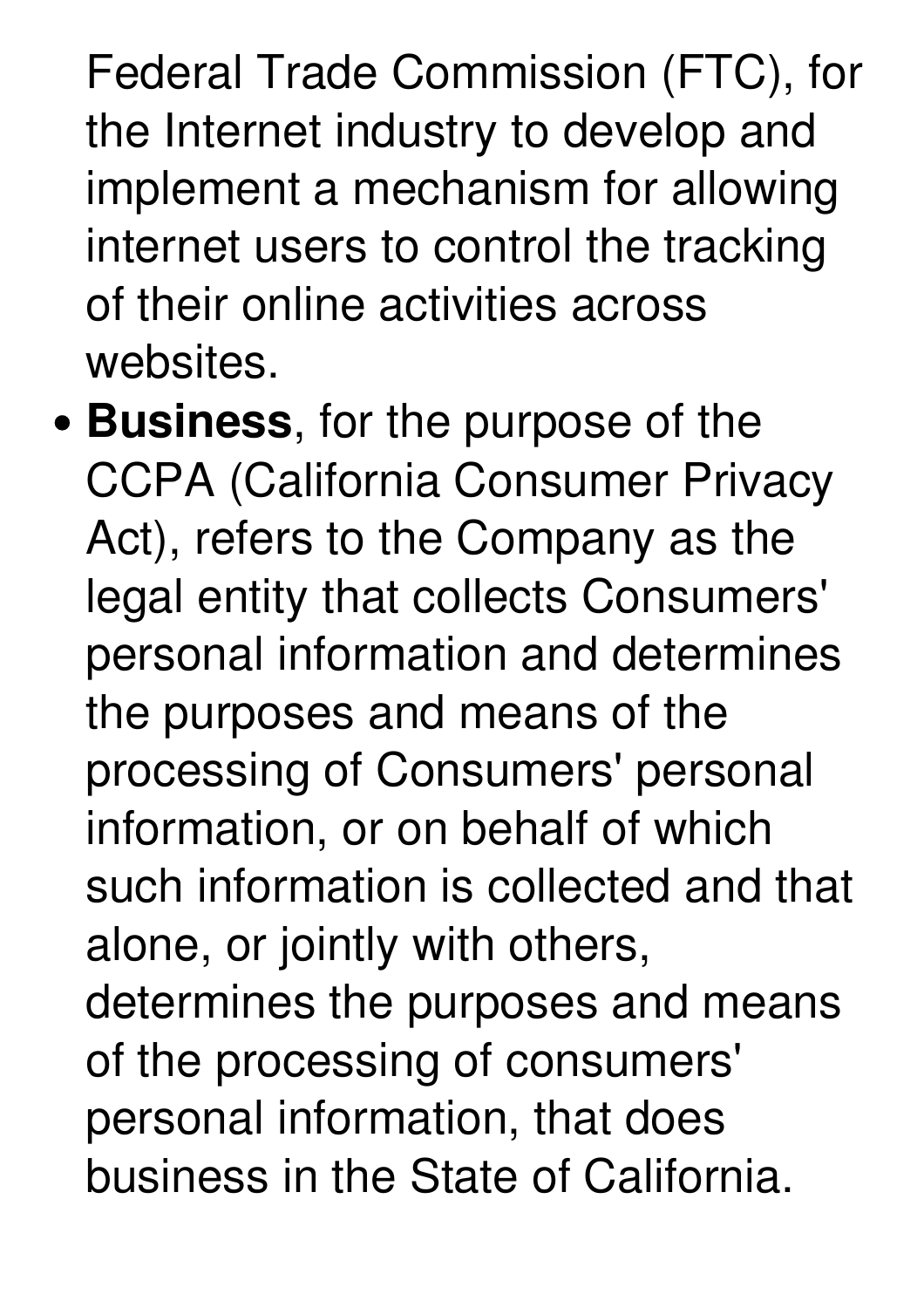- **Consumer**, for the purpose of the CCPA (California Consumer Privacy Act), means a natural person who is a California resident. A resident, as defined in the law, includes (1) every individual who is in the USA for other than a temporary or transitory purpose, and (2) every individual who is domiciled in the USA who is outside the USA for a temporary or transitory purpose.
- Sale, for the purpose of the CCPA (California Consumer Privacy Act), means selling, renting, releasing, disclosing, disseminating, making available, transferring, or otherwise communicating orally, in writing, or by electronic or other means, a Consumer's Personal information to another business or a third party for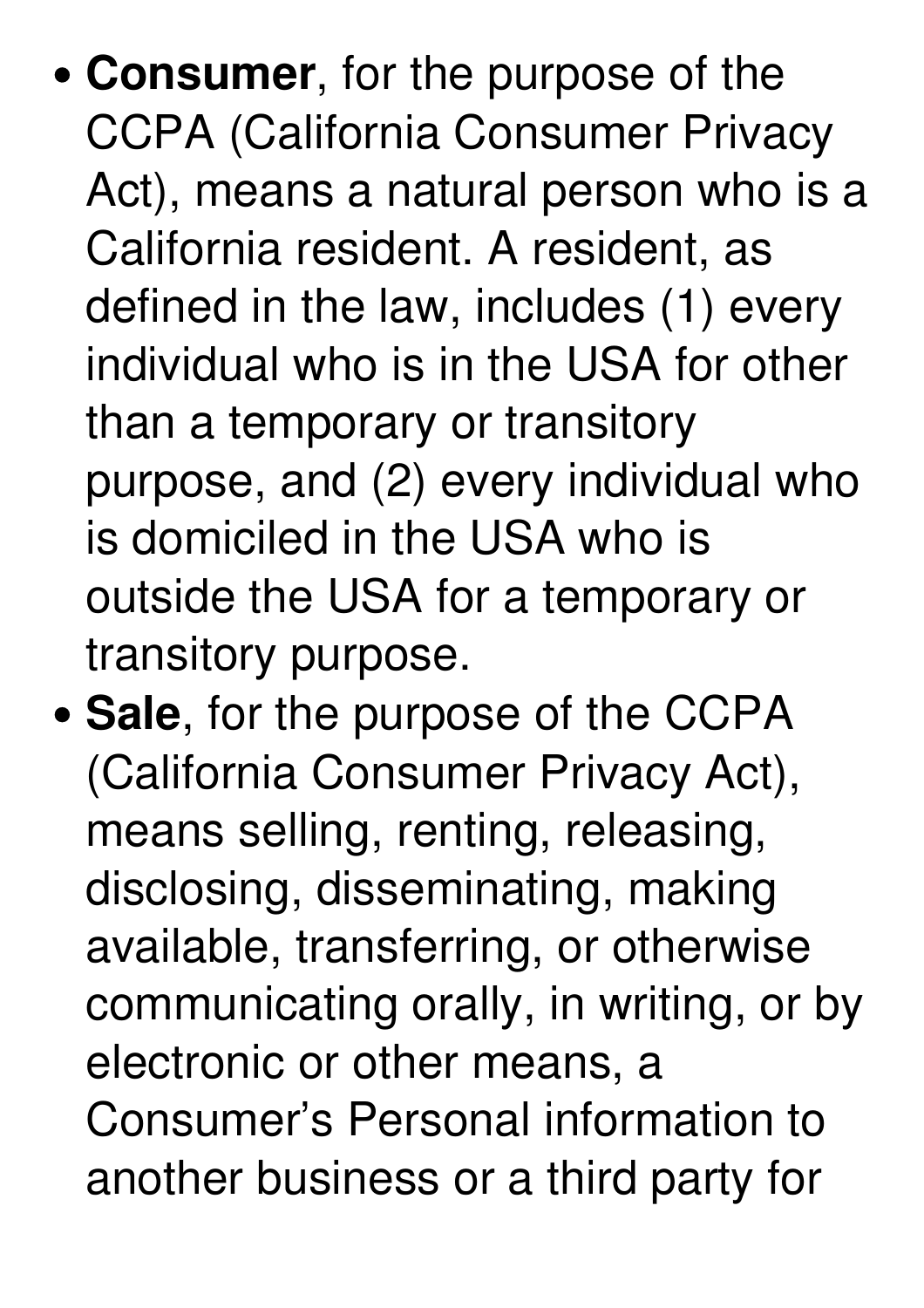monetary or other valuable consideration.

# **Collecting and Using Your Personal Data**

### **Types of Data Collected**

#### **Personal Data**

While using Our Service, We may ask You to provide Us with certain personally identifiable information that can be used to contact or identify You. Personally identifiable information may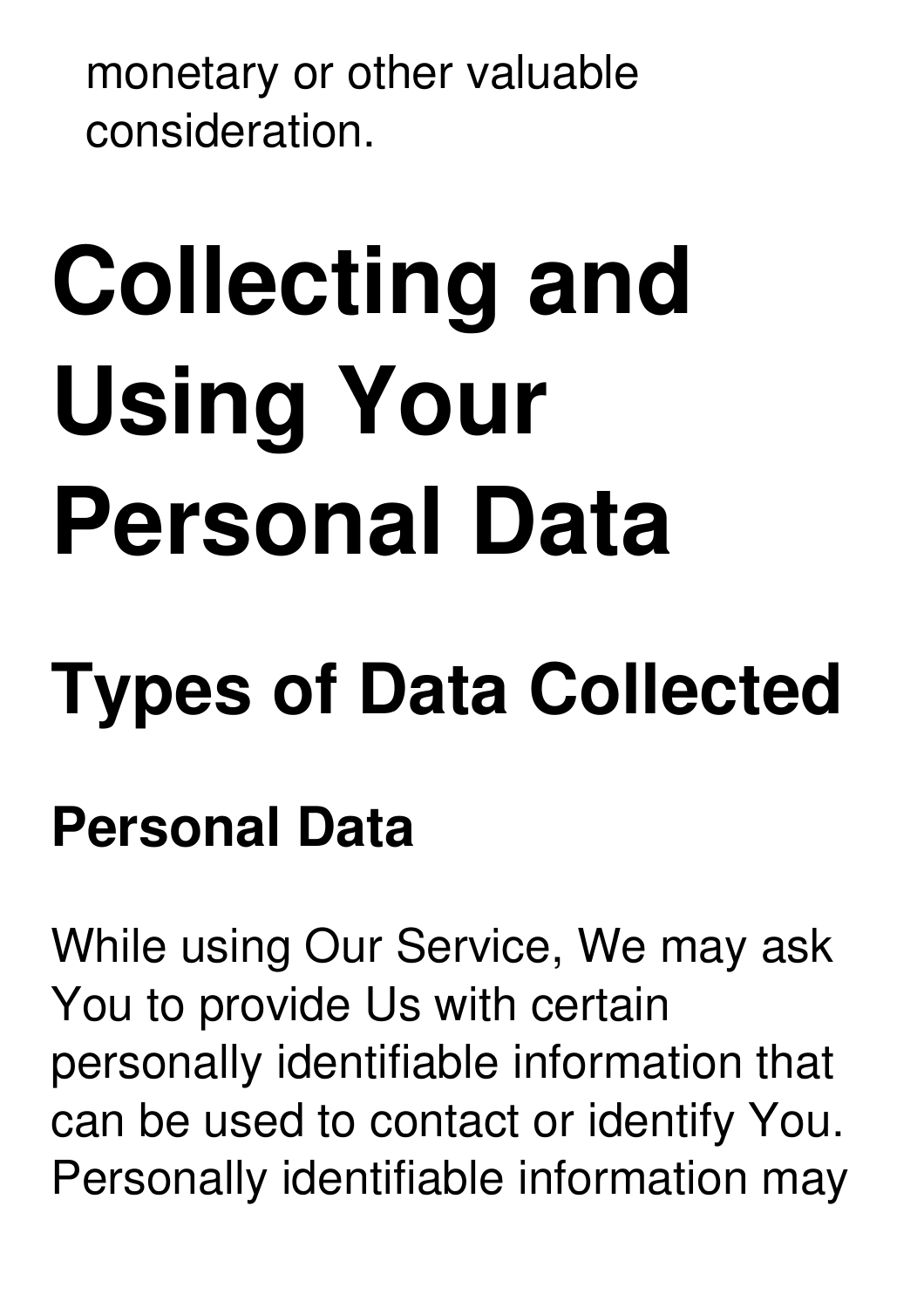include, but is not limited to:

- Email address
- First name and last name
- Phone number
- Usage Data

#### **Usage Data**

Usage Data is collected automatically when using the Service.

Usage Data may include information such as Your Device's Internet Protocol address (e.g. IP address), browser type, browser version, the pages of our Service that You visit, the time and date of Your visit, the time spent on those pages, unique device identifiers and other diagnostic data.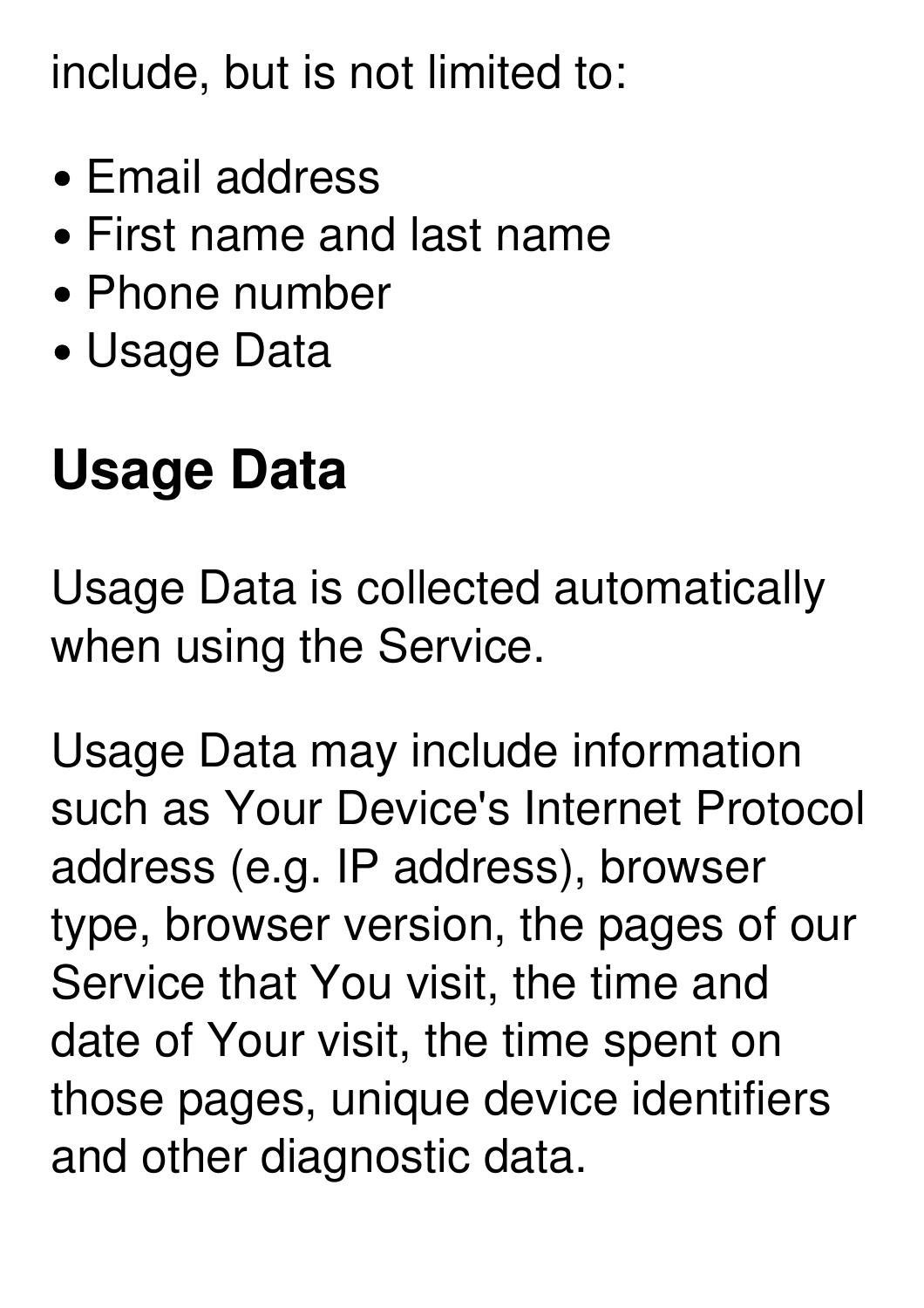When You access the Service by or through a mobile device, We may collect certain information automatically, including, but not limited to, the type of mobile device You use, Your mobile device unique ID, the IP address of Your mobile device, Your mobile operating system, the type of mobile Internet browser You use, unique device identifiers and other diagnostic data.

We may also collect information that Your browser sends whenever You visit our Service or when You access the Service by or through a mobile device.

#### **Tracking Technologies and Cookies**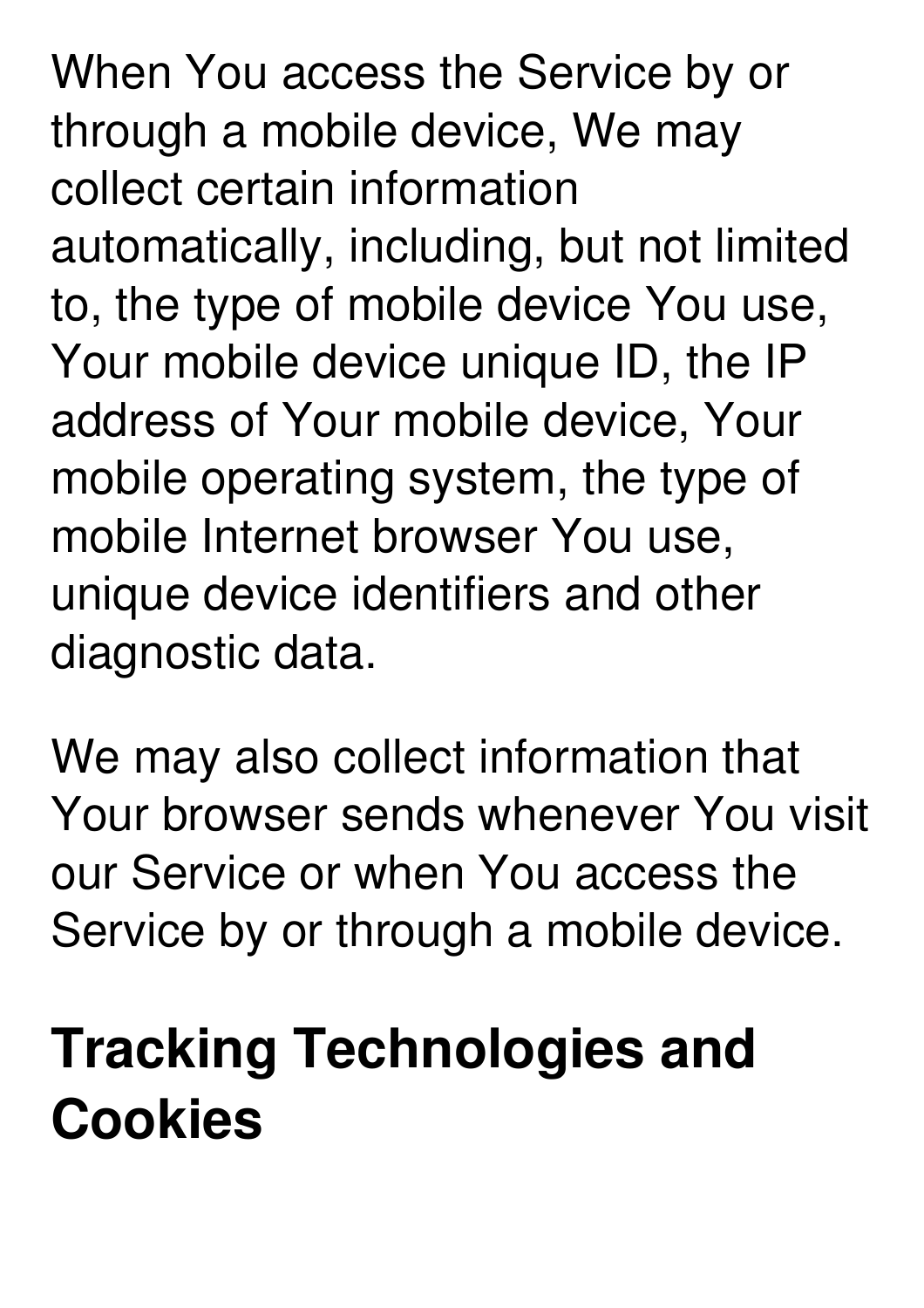We use Cookies and similar tracking technologies to track the activity on Our Service and store certain information. Tracking technologies used are beacons, tags, and scripts to collect and track information and to improve and analyze Our Service.

You can instruct Your browser to refuse all Cookies or to indicate when a Cookie is being sent. However, if You do not accept Cookies, You may not be able to use some parts of our Service.

Cookies can be "Persistent" or "Session" Cookies. Persistent Cookies remain on your personal computer or mobile device when You go offline, while Session Cookies are deleted as soon as You close your web browser.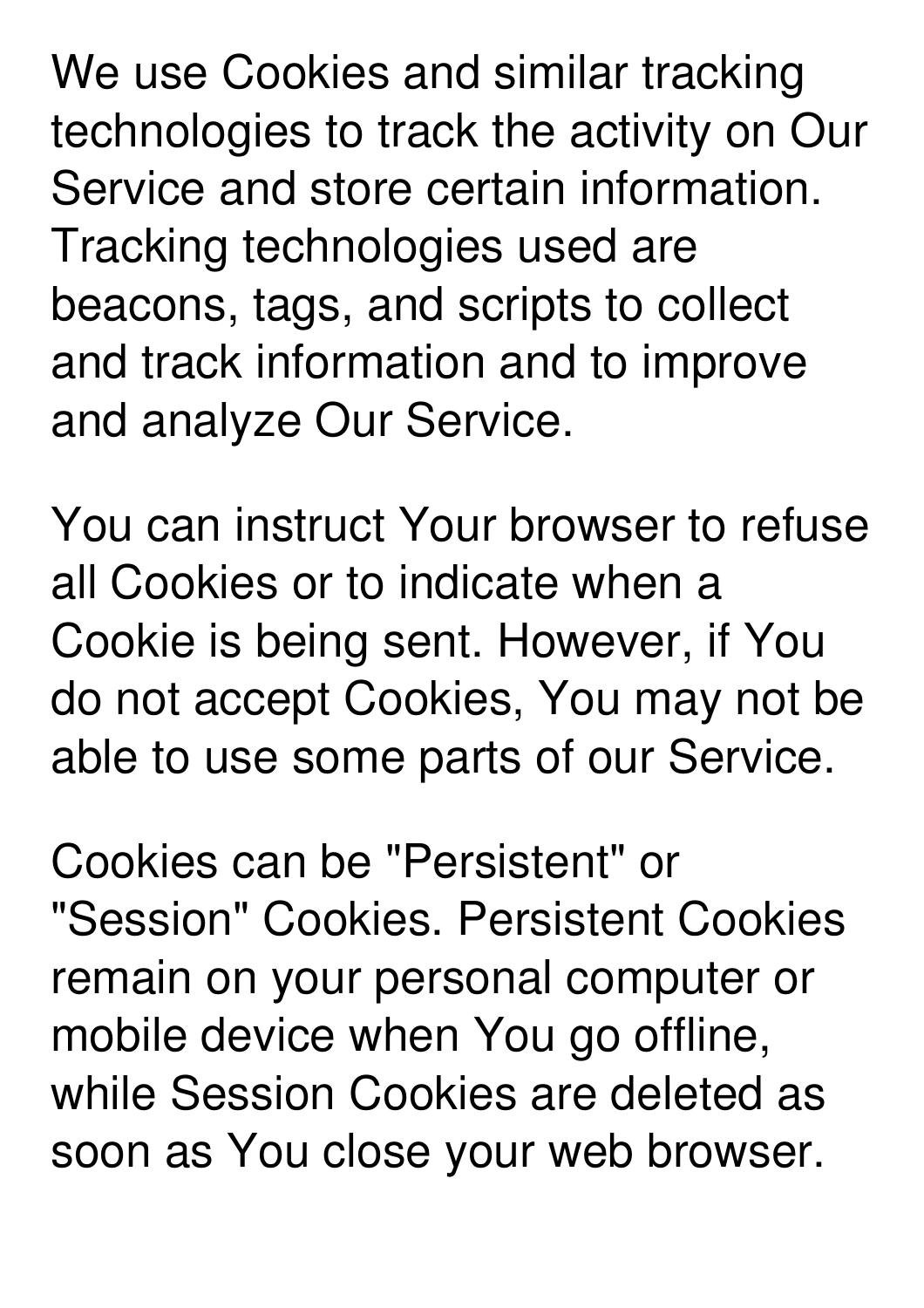We use both session and persistent Cookies for the purposes set out below:

#### **Necessary / Essential Cookies**

Type: Session Cookies

Administered by: Us

Purpose: These Cookies are essential to provide You with services available through the Website and to enable You to use some of its features. They help to authenticate users and prevent fraudulent use of user accounts. Without these Cookies, the services that You have asked for cannot be provided, and We only use these Cookies to provide You with those services.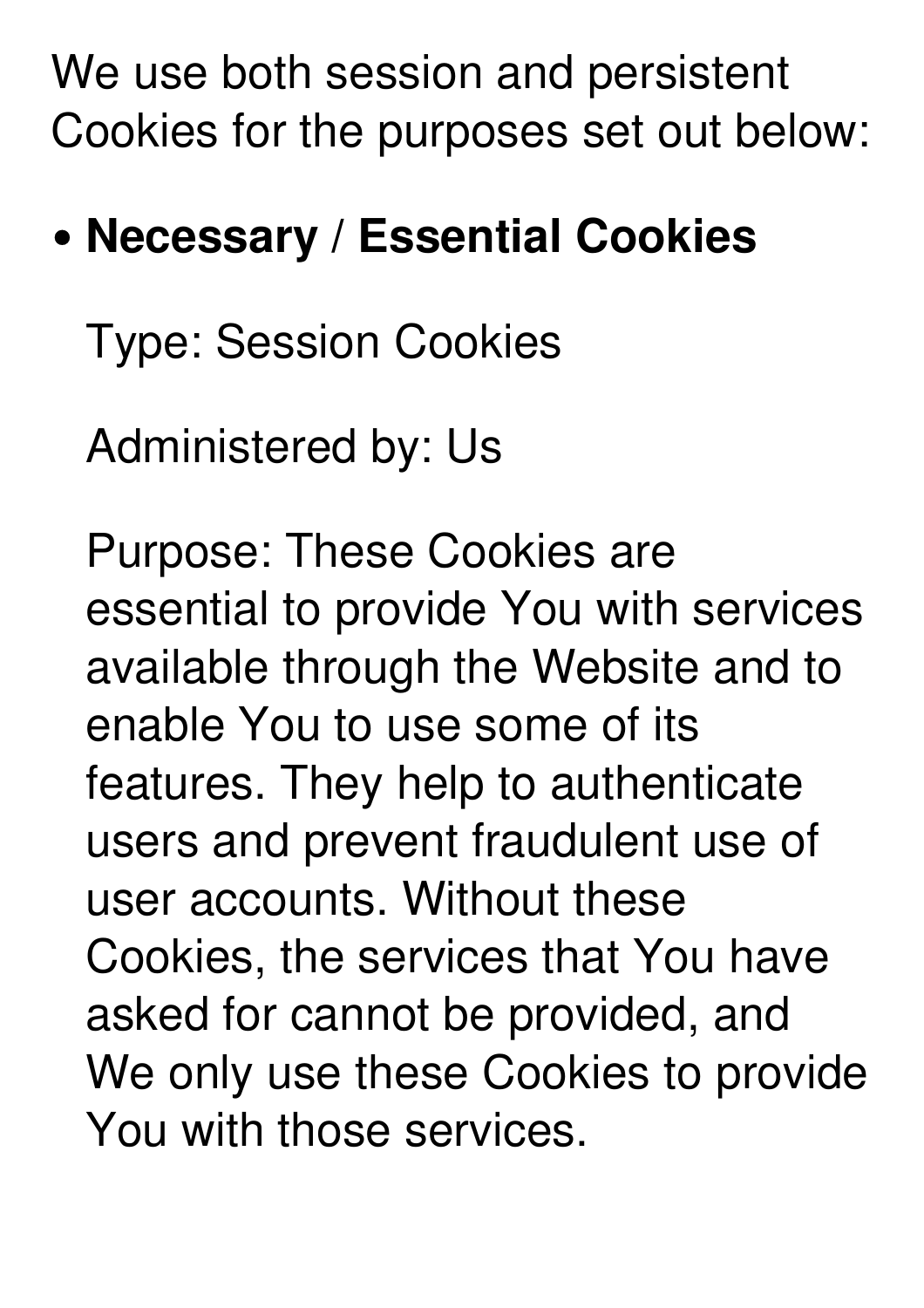#### **Cookies Policy / Notice Acceptance Cookies**

Type: Persistent Cookies

Administered by: Us

Purpose: These Cookies identify if users have accepted the use of cookies on the Website.

#### **Functionality Cookies**

Type: Persistent Cookies

Administered by: Us

Purpose: These Cookies allow us to remember choices You make when You use the Website, such as remembering your login details or language preference. The purpose of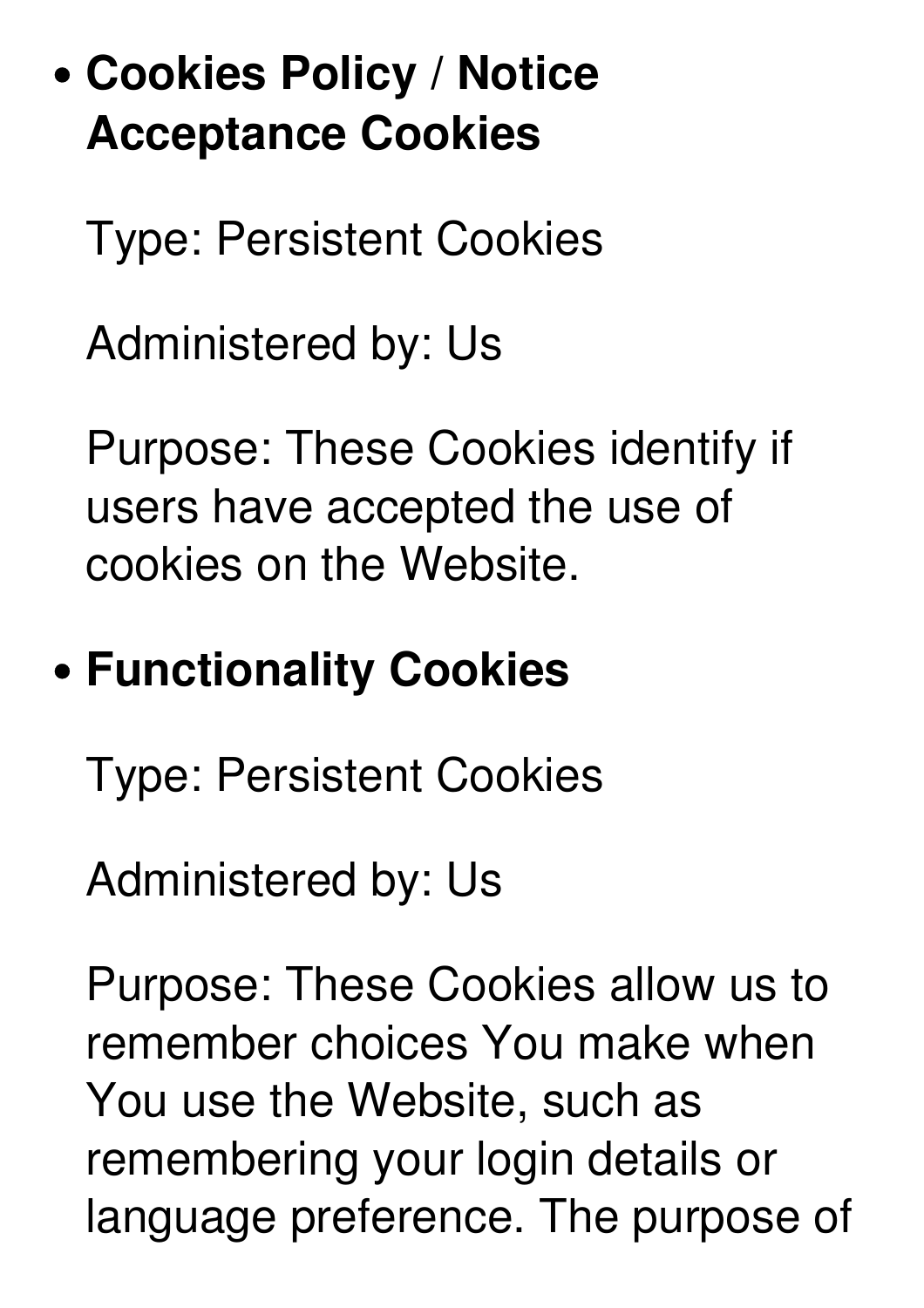these Cookies is to provide You with a more personal experience and to avoid You having to re-enter your preferences every time You use the Website.

#### **Tracking and Performance Cookies**

Type: Persistent Cookies

Administered by: Third-Parties

Purpose: These Cookies are used to track information about traffic to the Website and how users use the Website. The information gathered via these Cookies may directly or indirectly identify you as an individual visitor. This is because the information collected is typically linked to a pseudonymous identifier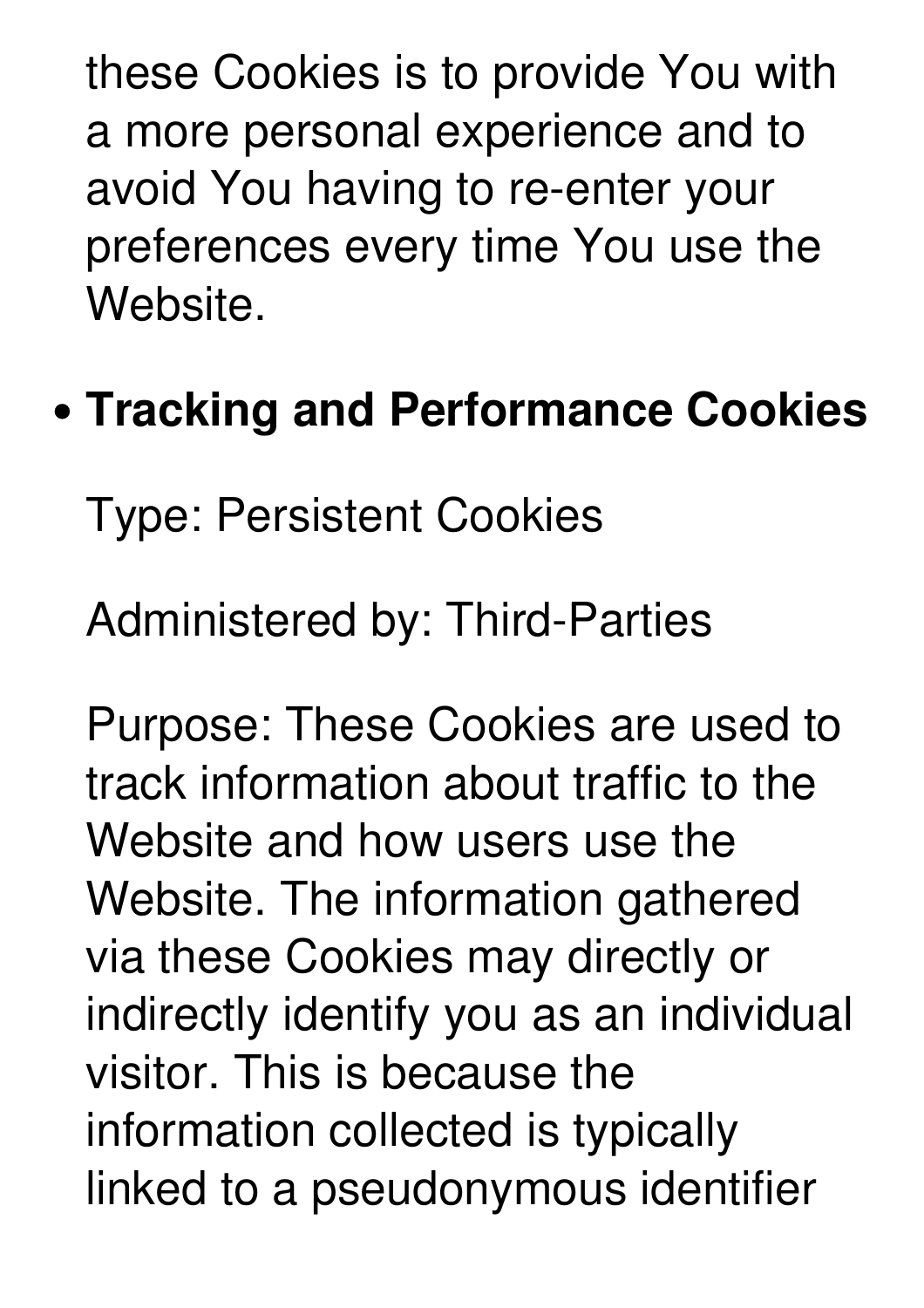associated with the device you use to access the Website. We may also use these Cookies to test new advertisements, pages, features or new functionality of the Website to see how our users react to them.

For more information about the cookies we use and your choices regarding cookies, please visit our Cookies Policy.

### **Use of Your Personal Data**

The Company may use Personal Data for the following purposes:

**To provide and maintain our Service**, including to monitor the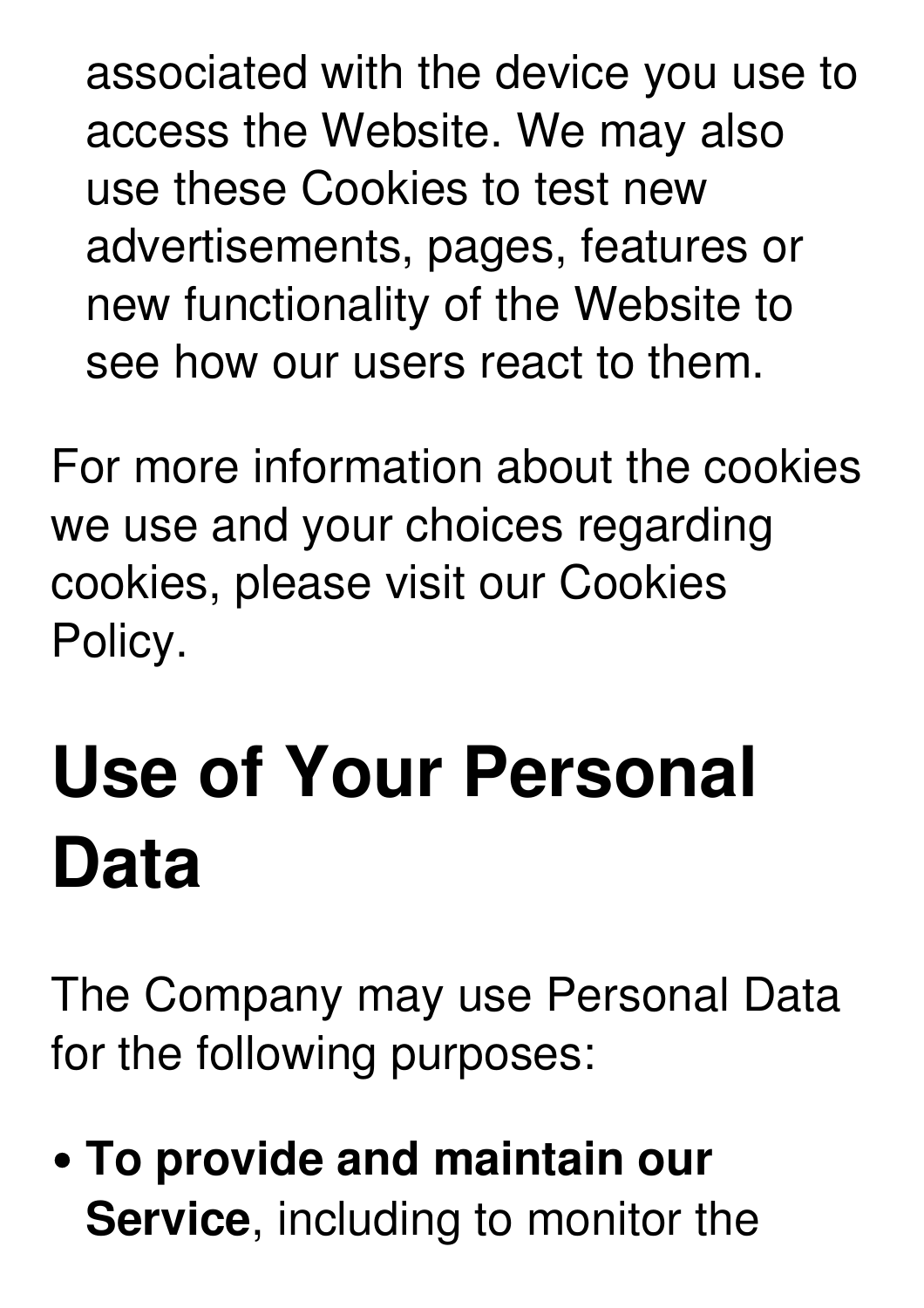usage of our Service.

- **To manage Your Account:** to manage Your registration as a user of the Service. The Personal Data You provide can give You access to different functionalities of the Service that are available to You as a registered user.
- **For the performance of a contract:** the development, compliance and undertaking of the purchase contract for the products, items or services You have purchased or of any other contract with Us through the Service.
- **To contact You:** To contact You by email, telephone calls, SMS, or other equivalent forms of electronic communication, such as a mobile application's push notifications regarding updates or informative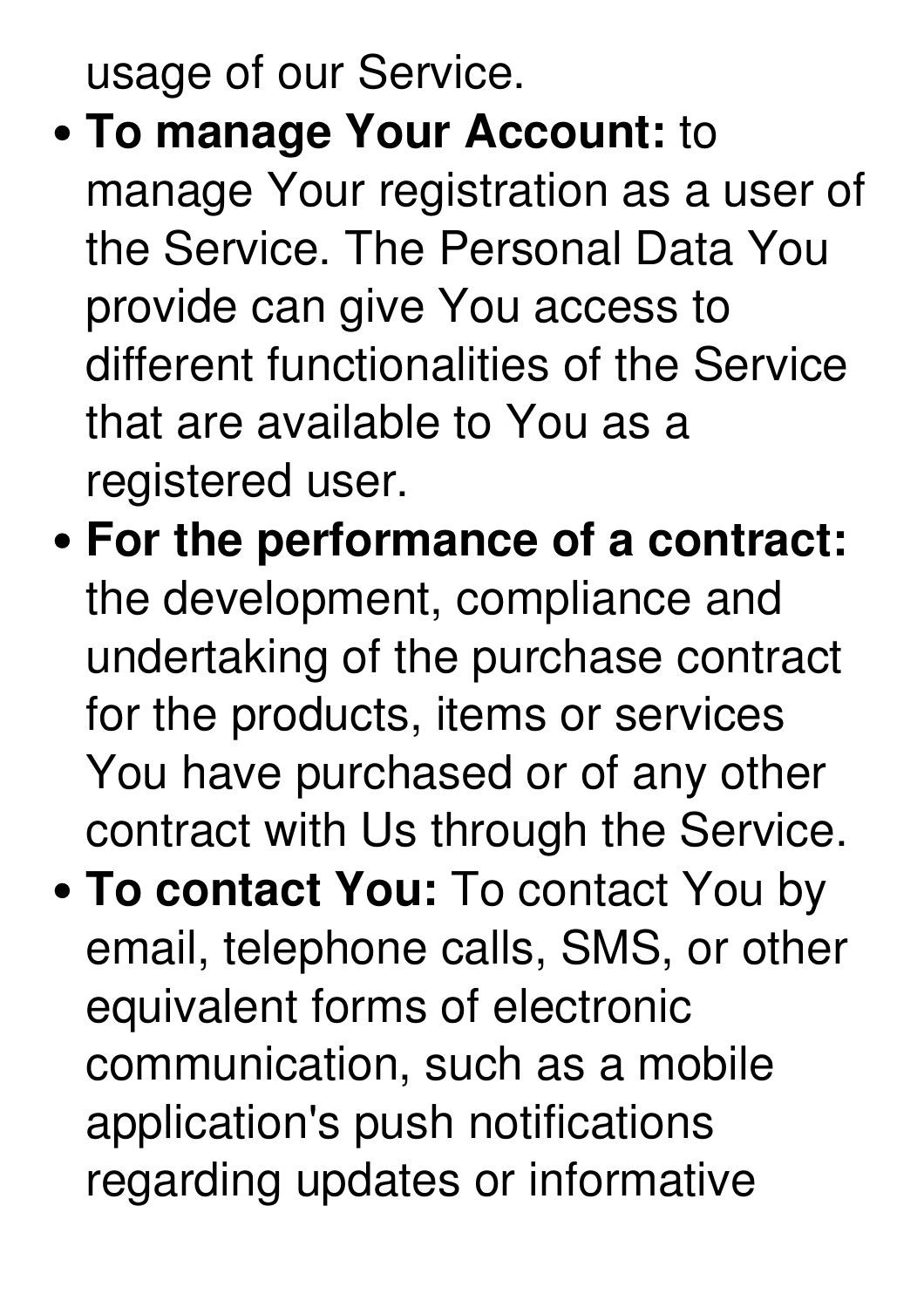communications related to the functionalities, products or contracted services, including the security updates, when necessary or reasonable for their implementation.

- **To provide You** with news, special offers and general information about other goods, services and events which we offer that are similar to those that you have already purchased or enquired about unless You have opted not to receive such information.
- **To manage Your requests:** To attend and manage Your requests to Us.

We may share your personal information in the following situations:

**With Service Providers:** We may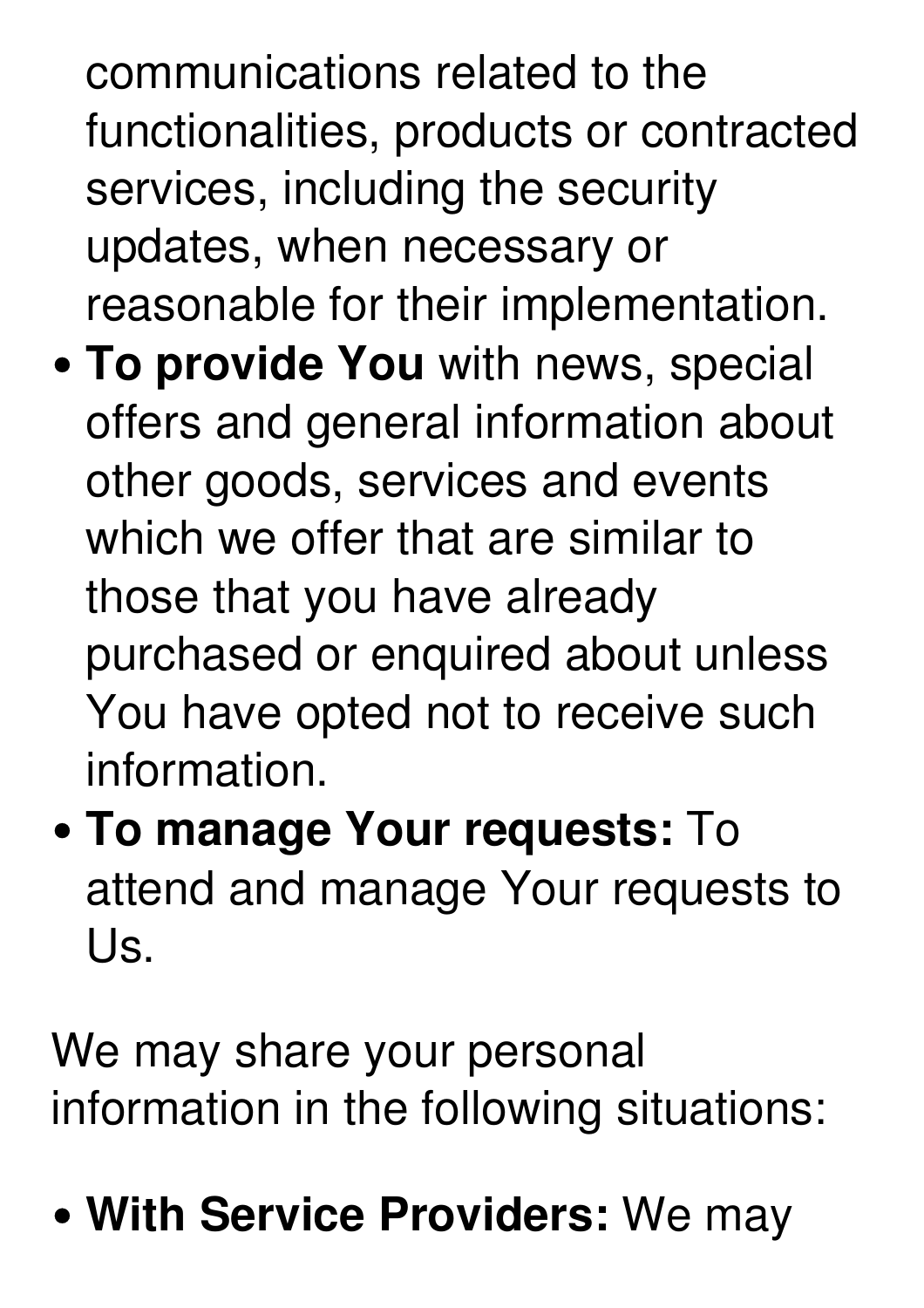share Your personal information with Service Providers to monitor and analyze the use of our Service, to show advertisements to You to help support and maintain Our Service, to contact You, to advertise on third party websites to You after You visited our Service or for payment processing.

- **For Business transfers:** We may share or transfer Your personal information in connection with, or during negotiations of, any merger, sale of Company assets, financing, or acquisition of all or a portion of our business to another company.
- **With Affiliates:** We may share Your information with Our affiliates, in which case we will require those affiliates to honor this Privacy Policy.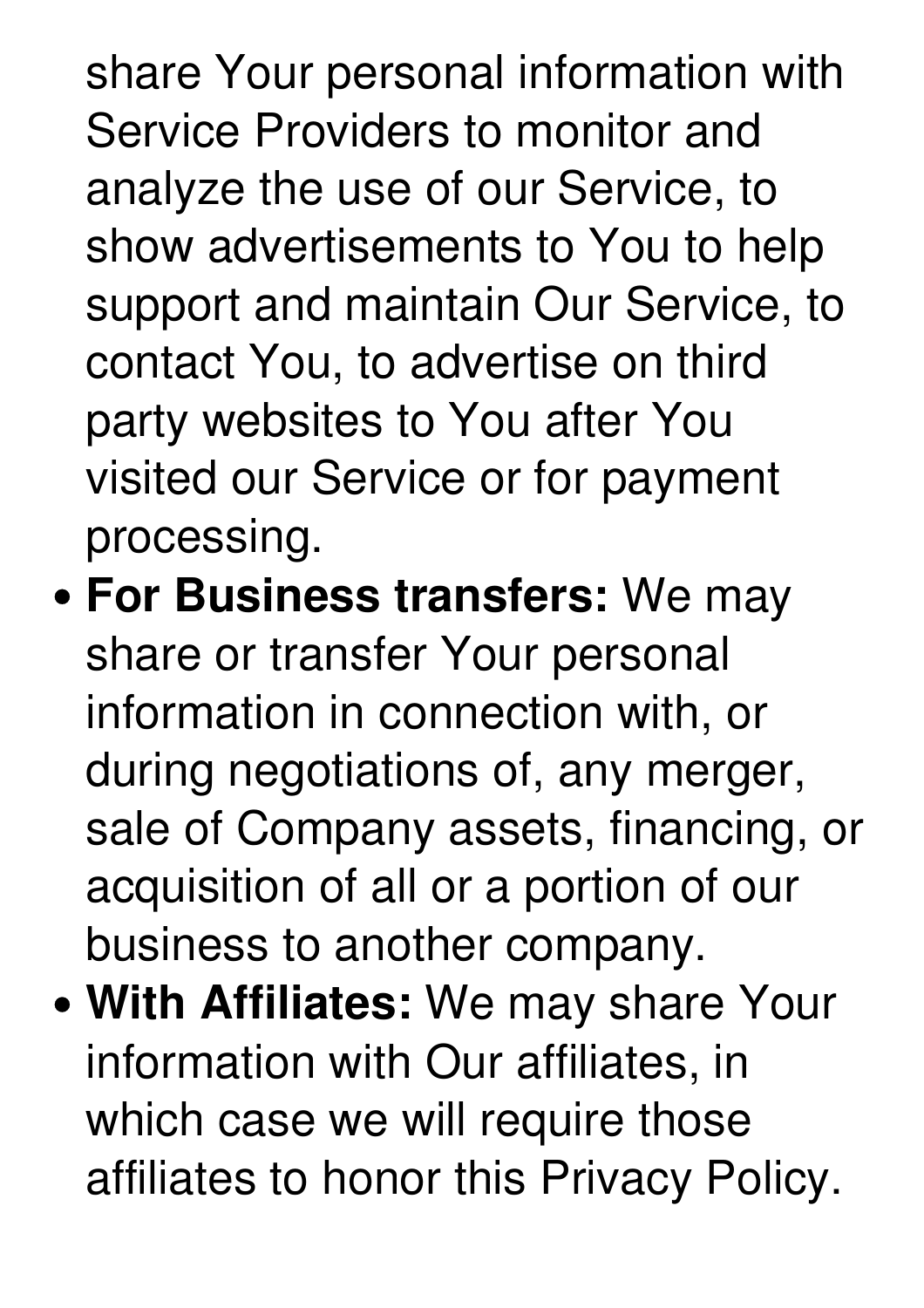Affiliates include Our parent company and any other subsidiaries, joint venture partners or other companies that We control or that are under common control with Us.

- **With Business partners:** We may share Your information with Our business partners to offer You certain products, services or promotions.
- **With other users:** when You share personal information or otherwise interact in the public areas with other users, such information may be viewed by all users and may be publicly distributed outside. If You interact with other users or register through a Third-Party Social Media Service, Your contacts on the Third- Party Social Media Service may see You name, profile, pictures and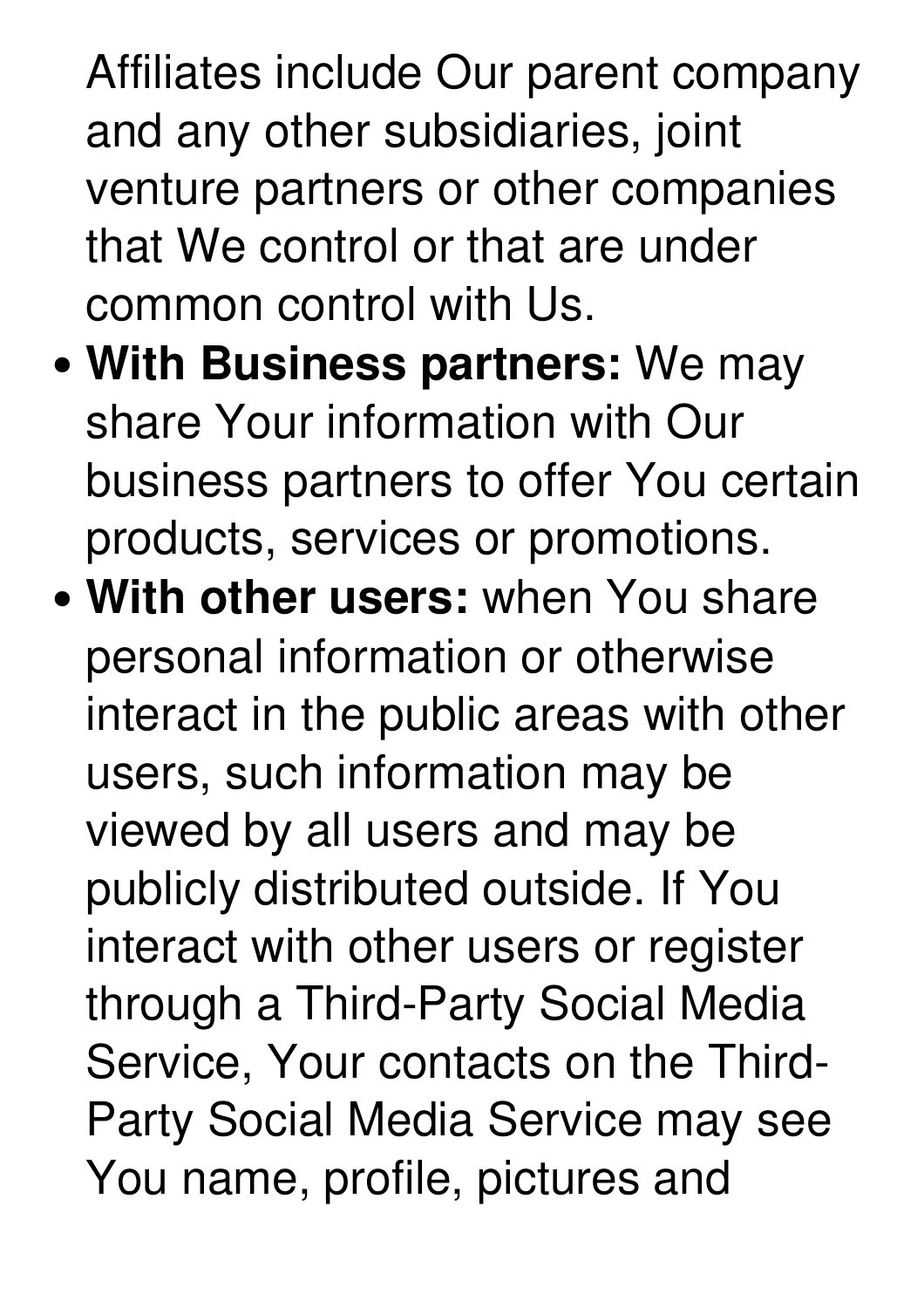description of Your activity. Similarly, other users will be able to view descriptions of Your activity, communicate with You and view Your profile.

### **Retention of Your Personal Data**

The Company will retain Your Personal Data only for as long as is necessary for the purposes set out in this Privacy Policy. We will retain and use Your Personal Data to the extent necessary to comply with our legal obligations (for example, if we are required to retain your data to comply with applicable laws), resolve disputes, and enforce our legal agreements and policies.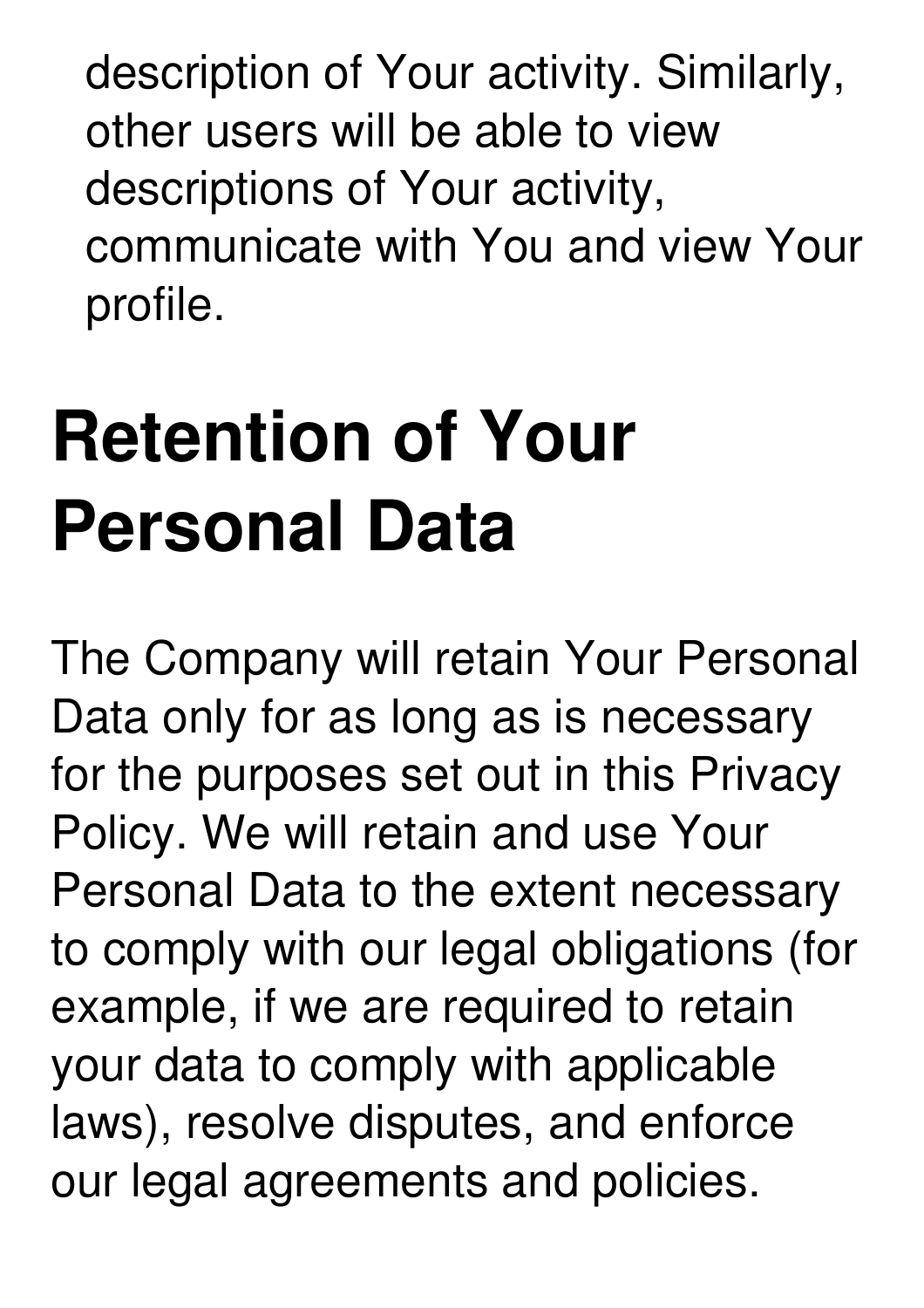The Company will also retain Usage Data for internal analysis purposes. Usage Data is generally retained for a shorter period of time, except when this data is used to strengthen the security or to improve the functionality of Our Service, or We are legally obligated to retain this data for longer time periods.

**Transfer of Your**

**Personal Data**

Your information, including Personal Data, is processed at the Company's operating offices and in any other places where the parties involved in the processing are located. It means that this information may be transferred to — and maintained on — computers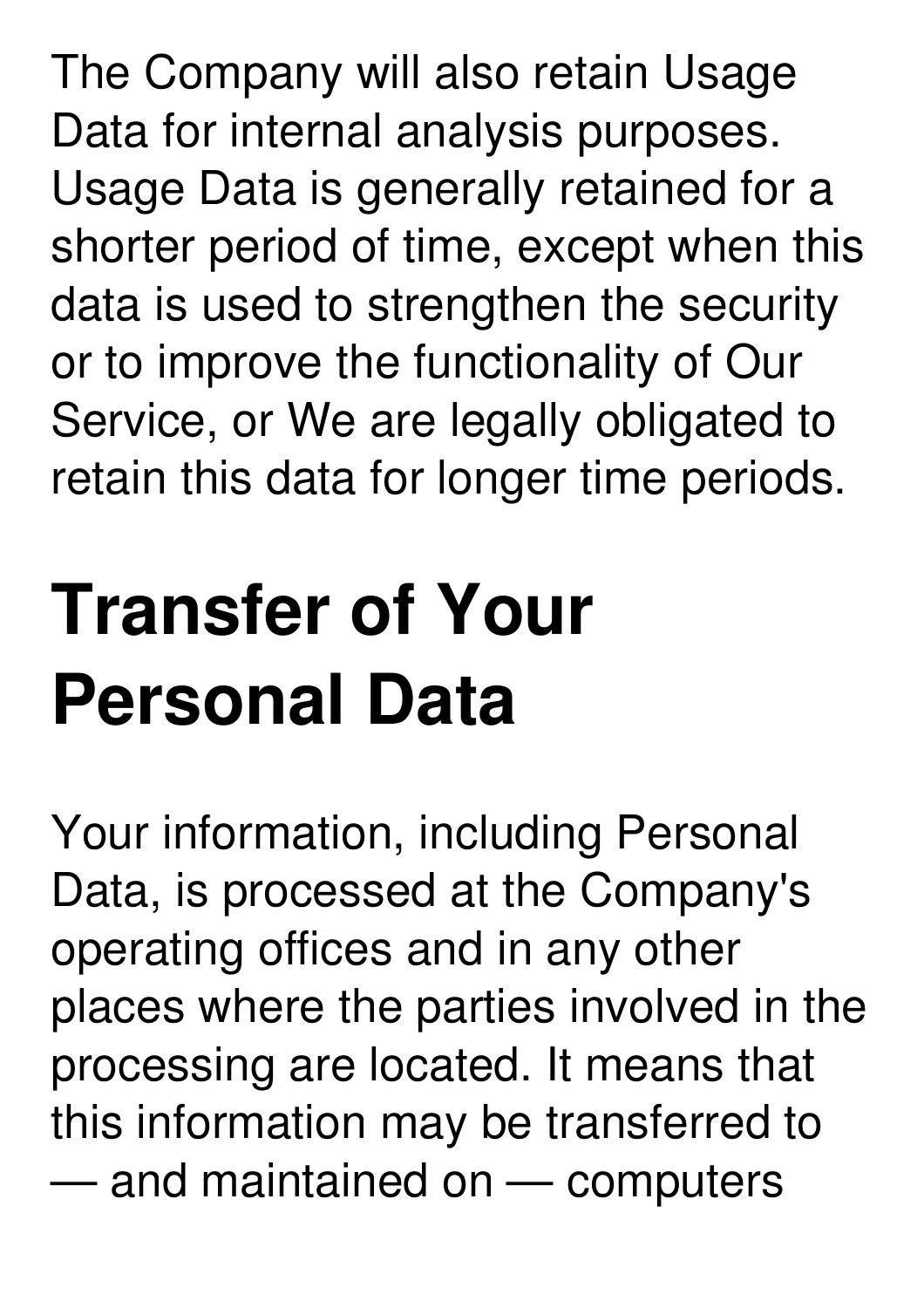located outside of Your state, province, country or other governmental jurisdiction where the data protection laws may differ than those from Your jurisdiction.

Your consent to this Privacy Policy followed by Your submission of such information represents Your agreement to that transfer.

The Company will take all steps reasonably necessary to ensure that Your data is treated securely and in accordance with this Privacy Policy and no transfer of Your Personal Data will take place to an organization or a country unless there are adequate controls in place including the security of Your data and other personal information.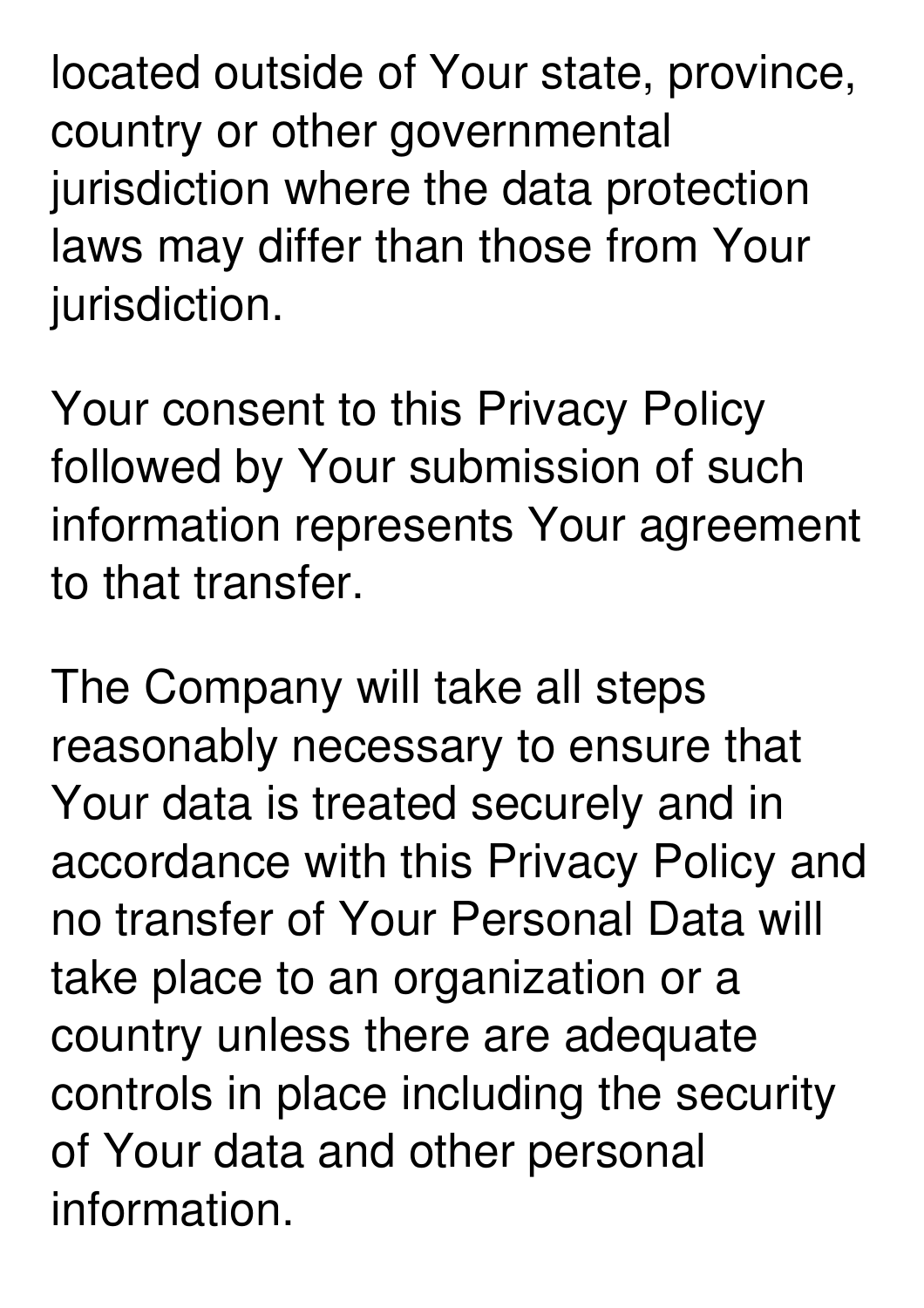### **Disclosure of Your Personal Data**

#### **Business Transactions**

If the Company is involved in a merger, acquisition or asset sale, Your Personal Data may be transferred. We will provide notice before Your Personal Data is transferred and becomes subject to a different Privacy Policy.

#### **Law enforcement**

Under certain circumstances, the Company may be required to disclose Your Personal Data if required to do so by law or in response to valid requests by public authorities (e.g. a court or a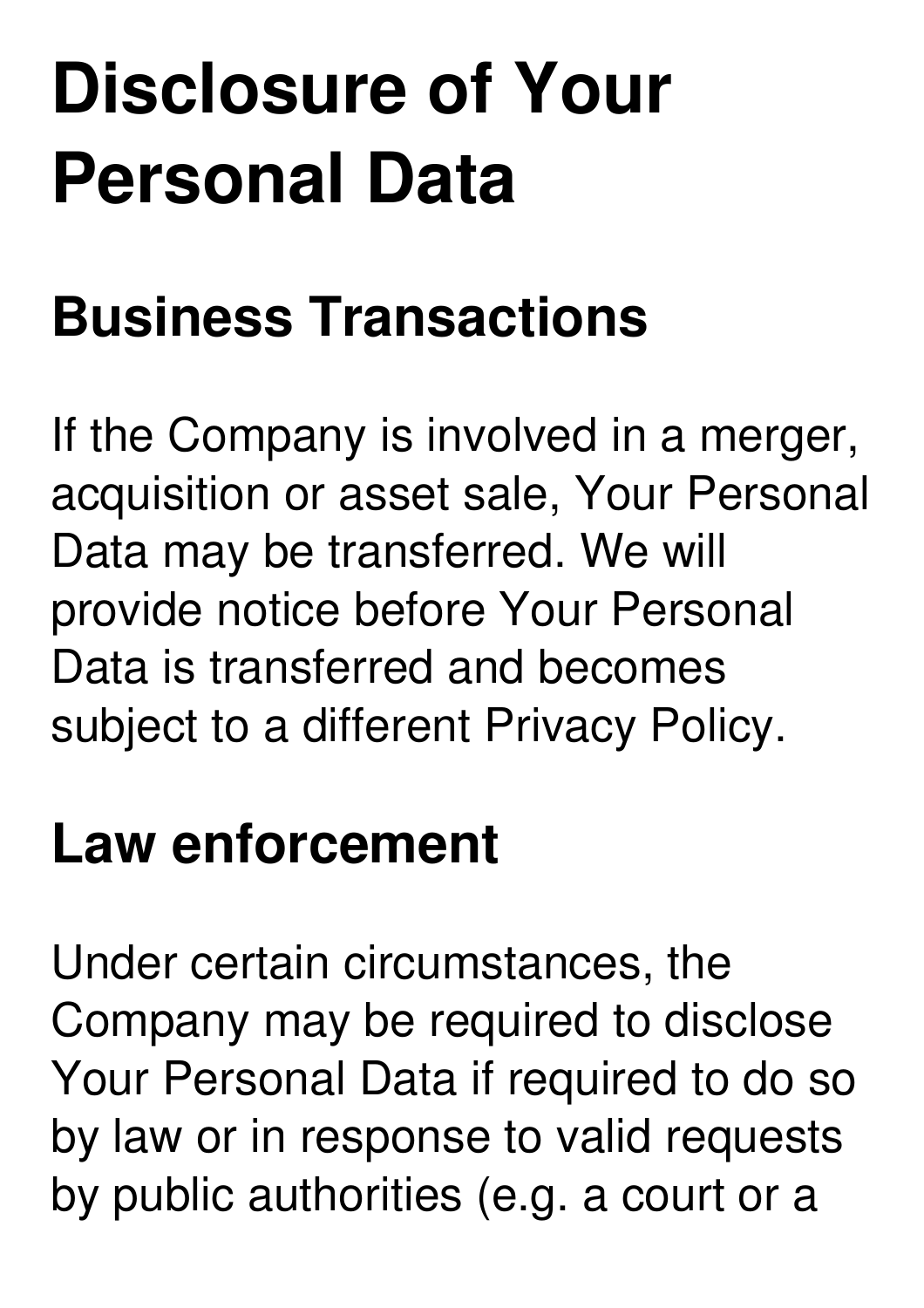government agency).

#### **Other legal requirements**

The Company may disclose Your Personal Data in the good faith belief that such action is necessary to:

- Comply with a legal obligation
- Protect and defend the rights or property of the Company
- Prevent or investigate possible wrongdoing in connection with the **Service**
- Protect the personal safety of Users of the Service or the public
- Protect against legal liability

### **Security of Your Personal Data**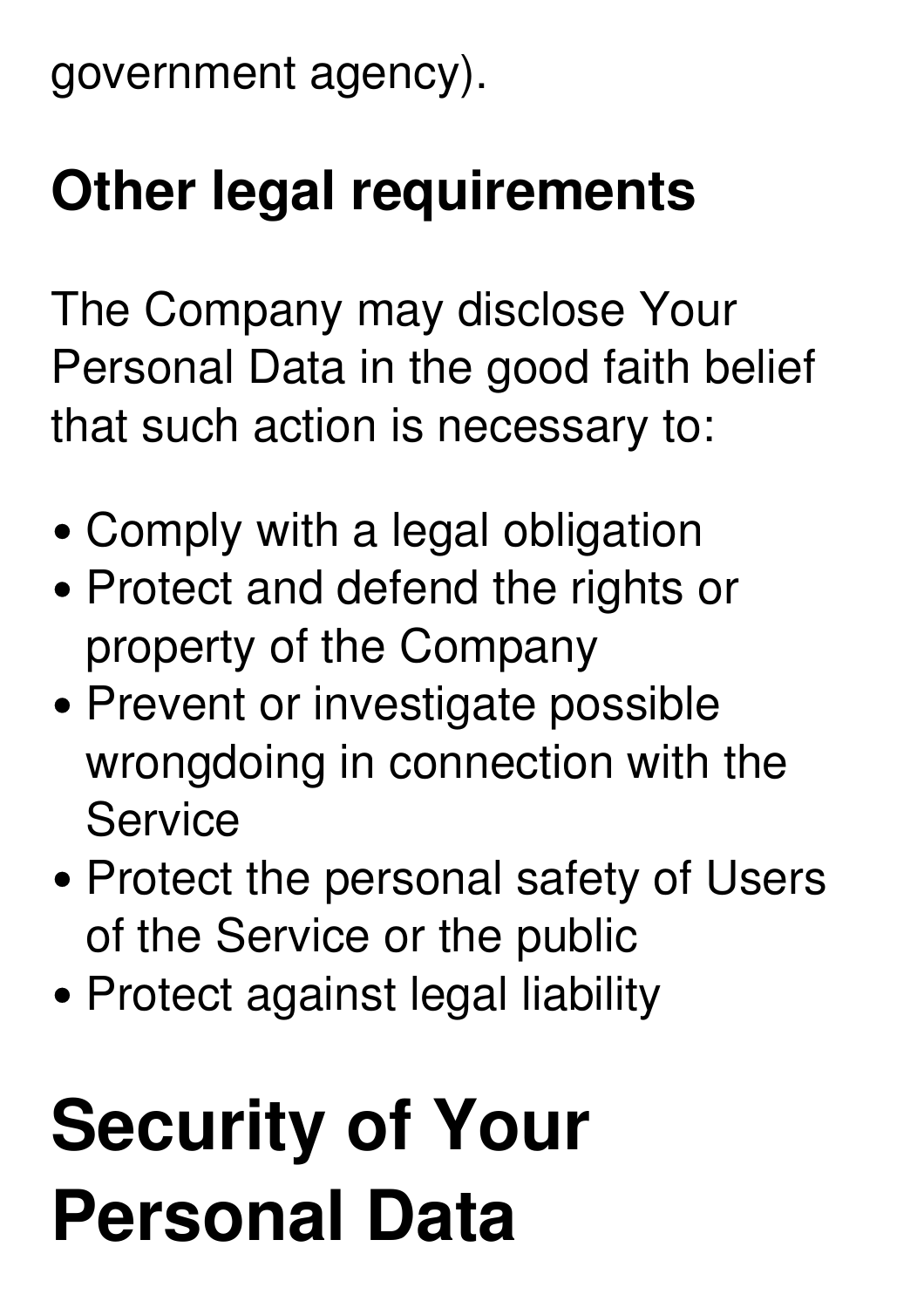The security of Your Personal Data is important to Us, but remember that no method of transmission over the Internet, or method of electronic storage is 100% secure. While We strive to use commercially acceptable means to protect Your Personal Data, We cannot guarantee its absolute security.

## **Detailed Information on the Processing of Your Personal Data**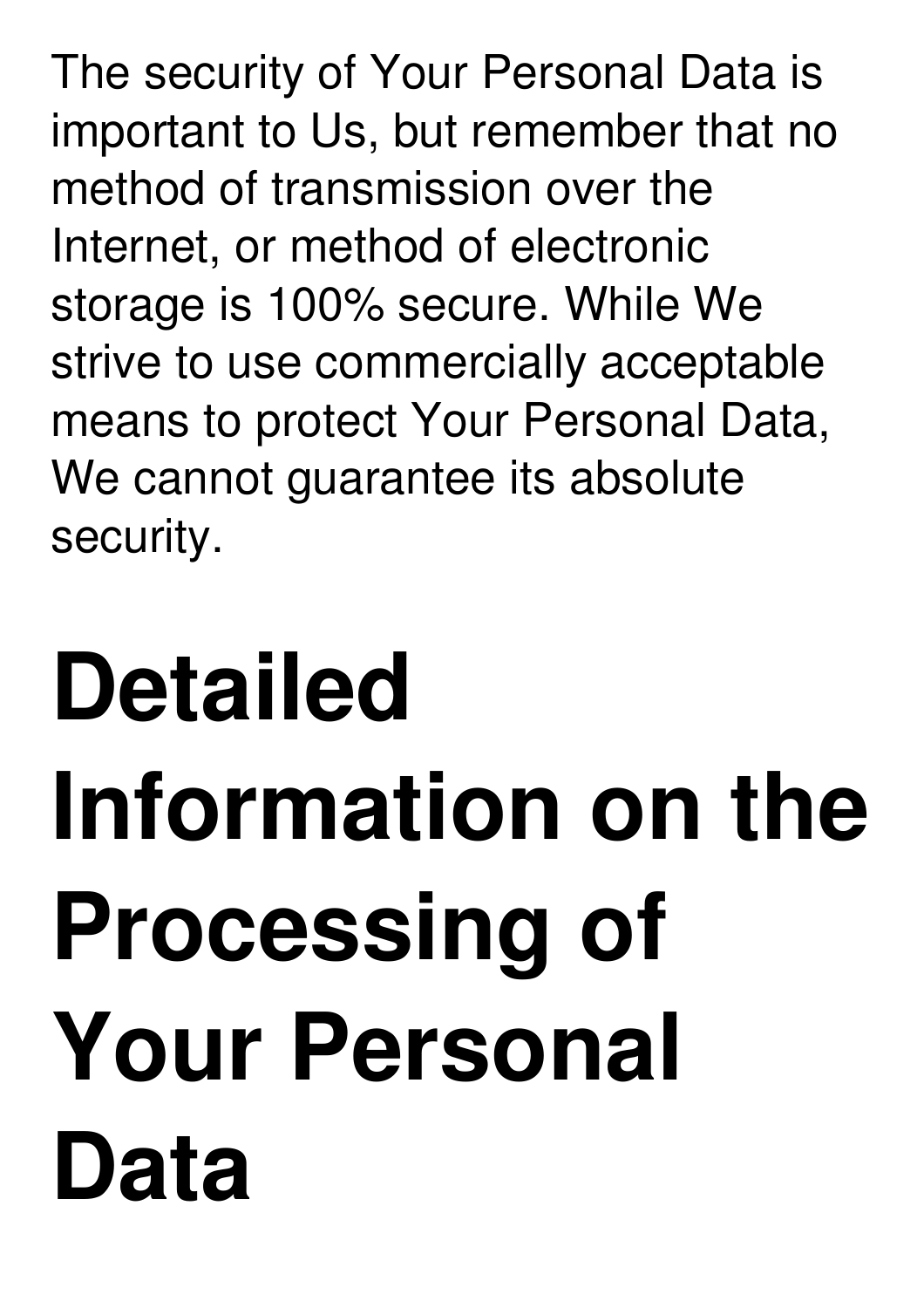Service Providers have access to Your Personal Data only to perform their tasks on Our behalf and are obligated not to disclose or use it for any other purpose.

### **Analytics**

We may use third-party Service providers to monitor and analyze the use of our Service.

#### **Google Analytics**

Google Analytics is a web analytics service offered by Google that tracks and reports website traffic. Google uses the data collected to track and monitor the use of our Service. This data is shared with other Google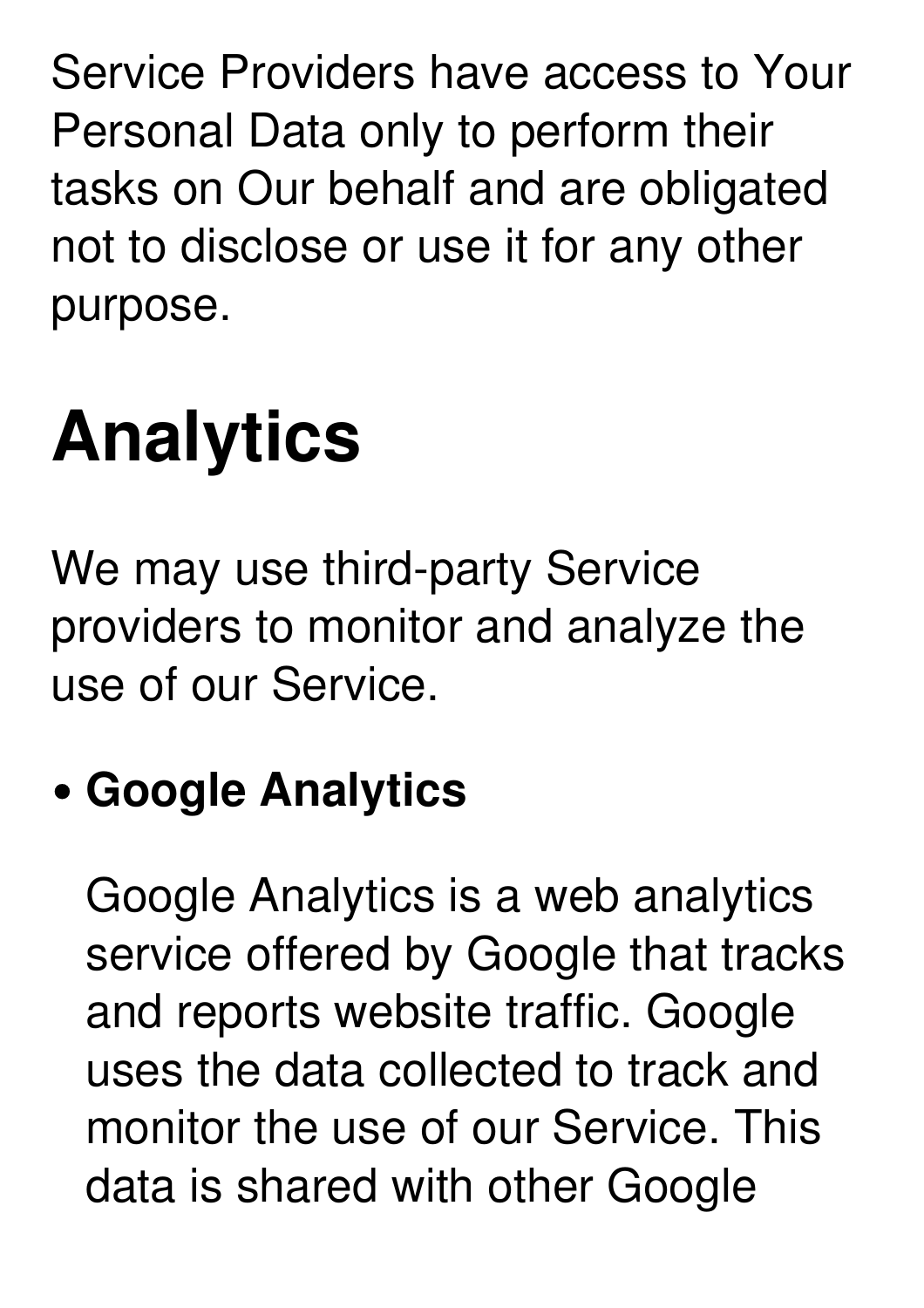services. Google may use the collected data to contextualise and personalise the ads of its own advertising network.

You can opt-out of having made your activity on the Service available to Google Analytics by installing the Google Analytics opt-out browser add-on. The add-on prevents the Google Analytics JavaScript (ga.js, analytics.js and dc.js) from sharing information with Google Analytics about visits activity.

For more information on the privacy practices of Google, please visit the Google Privacy & Terms web page: [https://policies.google.com/privacy?](https://policies.google.com/privacy?hl=en) hl=en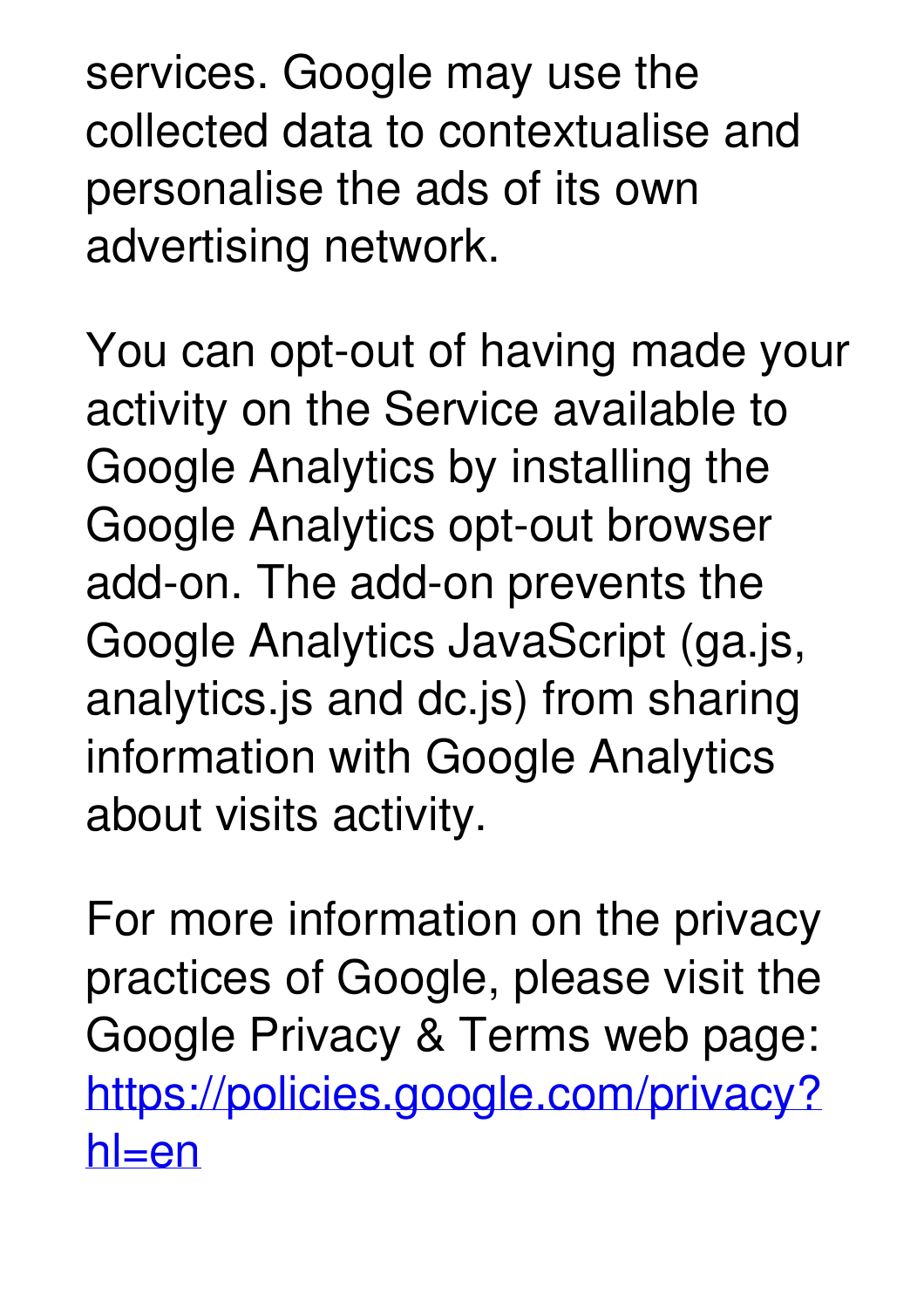### **Email Marketing**

We may use Your Personal Data to contact You with newsletters, marketing or promotional materials and other information that may be of interest to You. You may opt-out of receiving any, or all, of these communications from Us by following the unsubscribe link or instructions provided in any email We send or by contacting Us.

We may use Email Marketing Service Providers to manage and send emails to You.

#### **Mailchimp**

Mailchimp is an email marketing sending service provided by The Rocket Science Group LLC.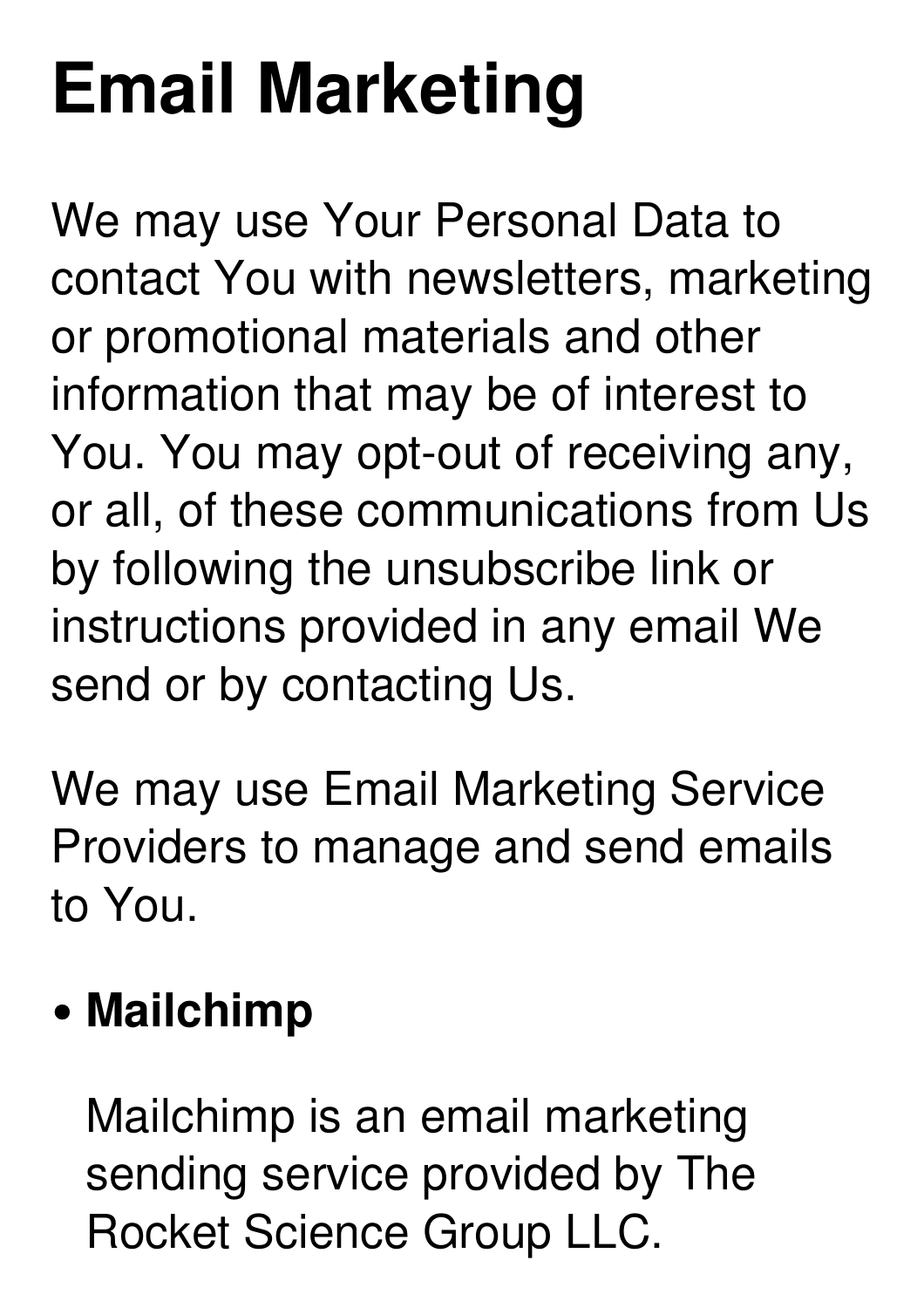For more information on the privacy practices of Mailchimp, please visit their Privacy policy:

<https://mailchimp.com/legal/privacy/>

## **GDPR Privacy**

### **Legal Basis for Processing Personal Data under GDPR**

We may process Personal Data under the following conditions:

- **Consent:** You have given Your consent for processing Personal Data for one or more specific purposes.
- **Performance of a contract:**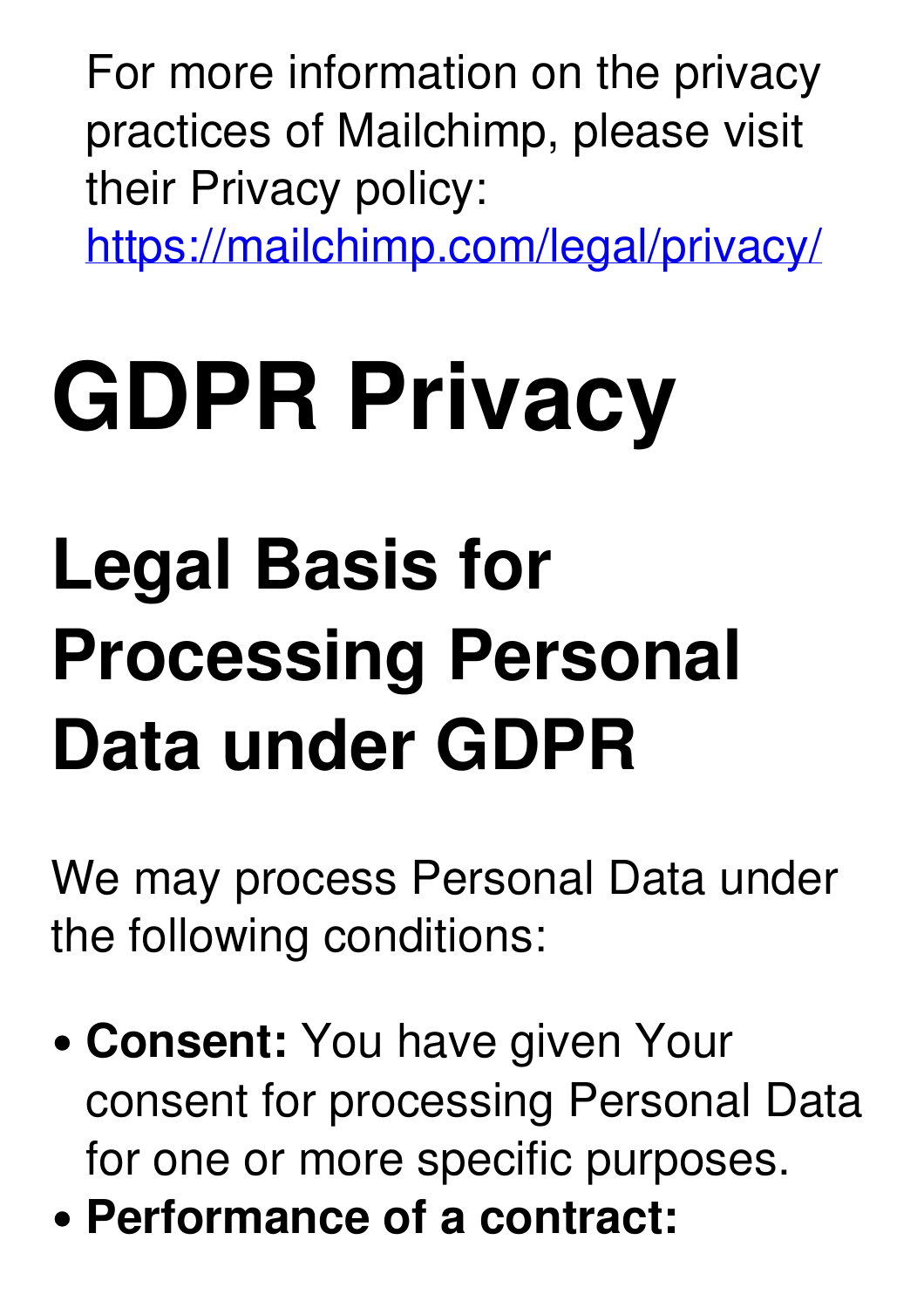Provision of Personal Data is necessary for the performance of an agreement with You and/or for any pre-contractual obligations thereof.

- **Legal obligations:** Processing Personal Data is necessary for compliance with a legal obligation to which the Company is subject.
- **Vital interests:** Processing Personal Data is necessary in order to protect Your vital interests or of another natural person.
- **Public interests:** Processing Personal Data is related to a task that is carried out in the public interest or in the exercise of official authority vested in the Company.
- **Legitimate interests:** Processing Personal Data is necessary for the purposes of the legitimate interests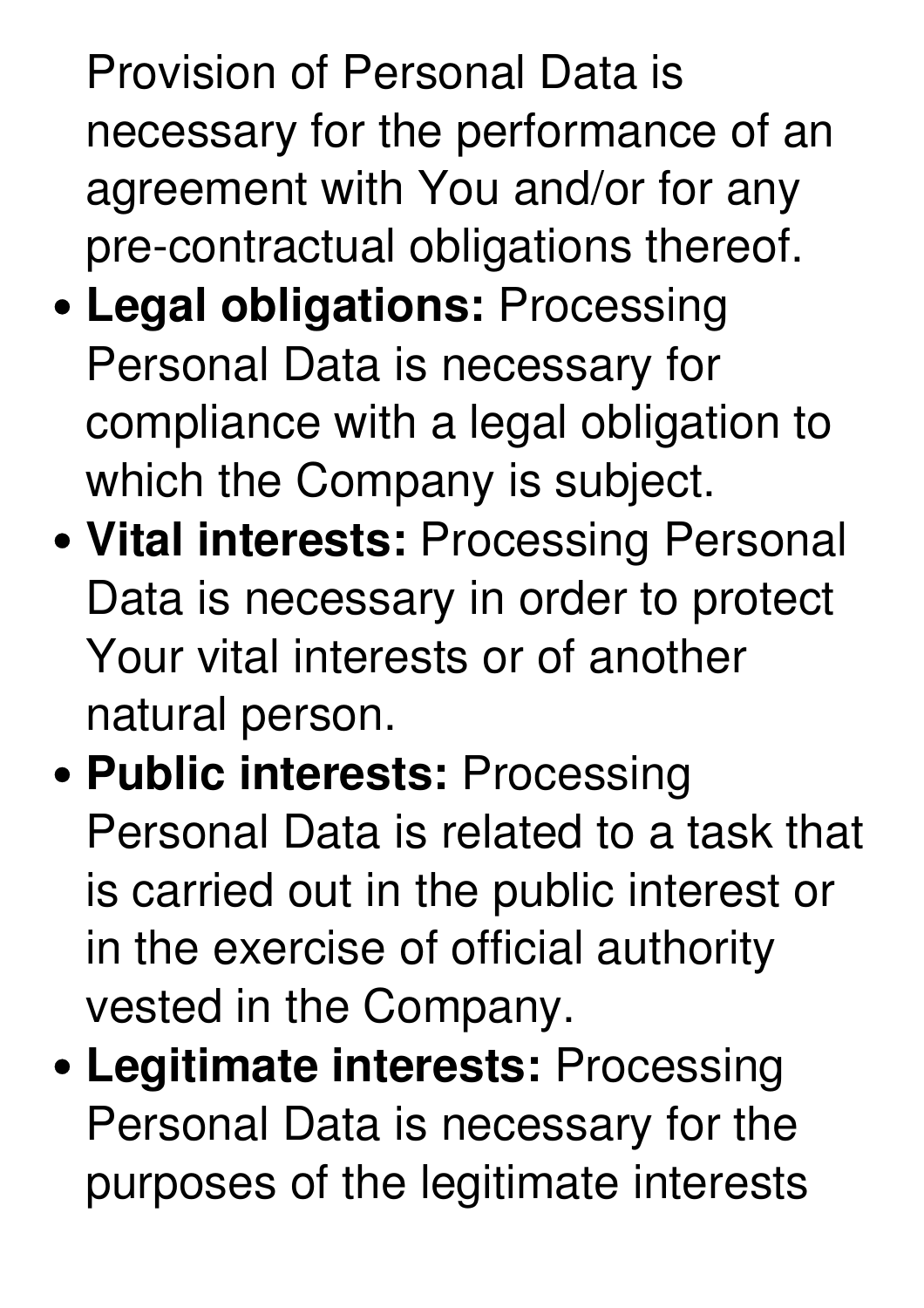pursued by the Company.

In any case, the Company will gladly help to clarify the specific legal basis that applies to the processing, and in particular whether the provision of Personal Data is a statutory or contractual requirement, or a requirement necessary to enter into a contract.

### **Your Rights under the GDPR**

The Company undertakes to respect the confidentiality of Your Personal Data and to guarantee You can exercise Your rights.

You have the right under this Privacy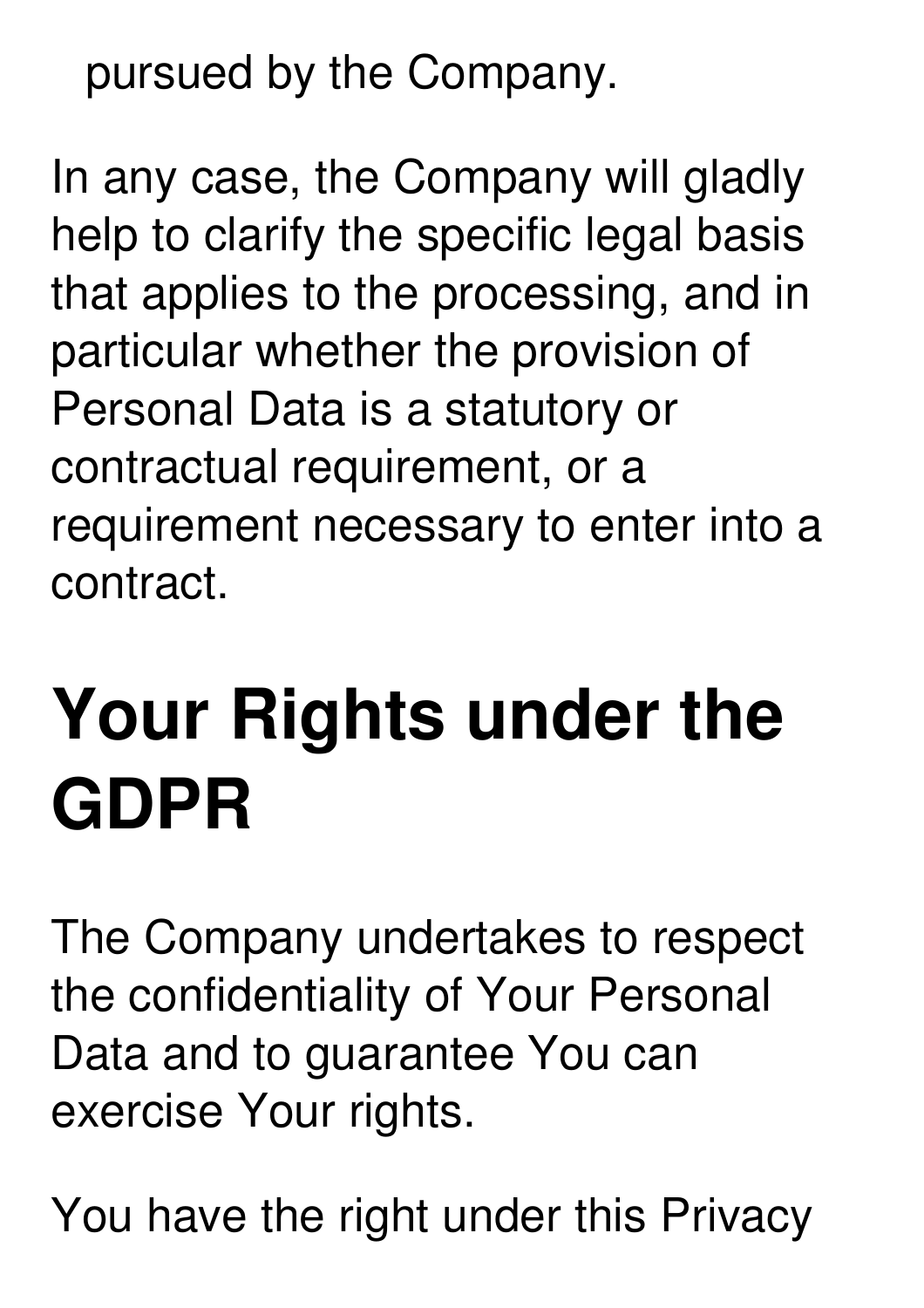Policy, and by law if You are within the EU, to:

- **Request access to Your Personal Data.** The right to access, update or delete the information We have on You. Whenever made possible, you can access, update or request deletion of Your Personal Data directly within Your account settings section. If you are unable to perform these actions yourself, please contact Us to assist You. This also enables You to receive a copy of the Personal Data We hold about You.
- **Request correction of the Personal Data that We hold about You.** You have the right to to have any incomplete or inaccurate information We hold about You corrected.
- **Object to processing of Your**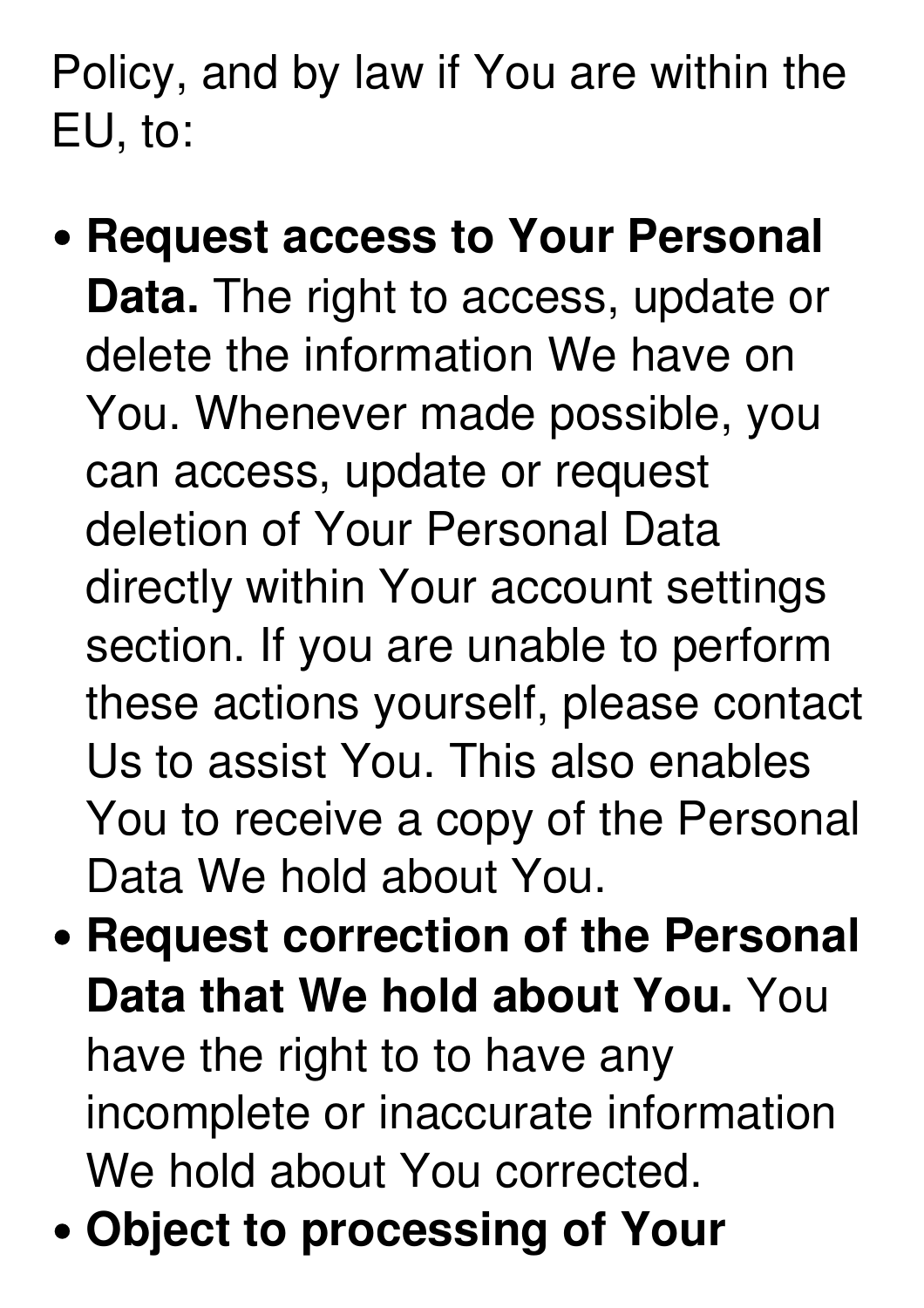**Personal Data.** This right exists where We are relying on a legitimate interest as the legal basis for Our processing and there is something about Your particular situation, which makes You want to object to our processing of Your Personal Data on this ground. You also have the right to object where We are processing Your Personal Data for direct marketing purposes.

- **Request erasure of Your Personal Data.** You have the right to ask Us to delete or remove Personal Data when there is no good reason for Us to continue processing it.
- **Request the transfer of Your Personal Data.** We will provide to You, or to a third-party You have chosen, Your Personal Data in a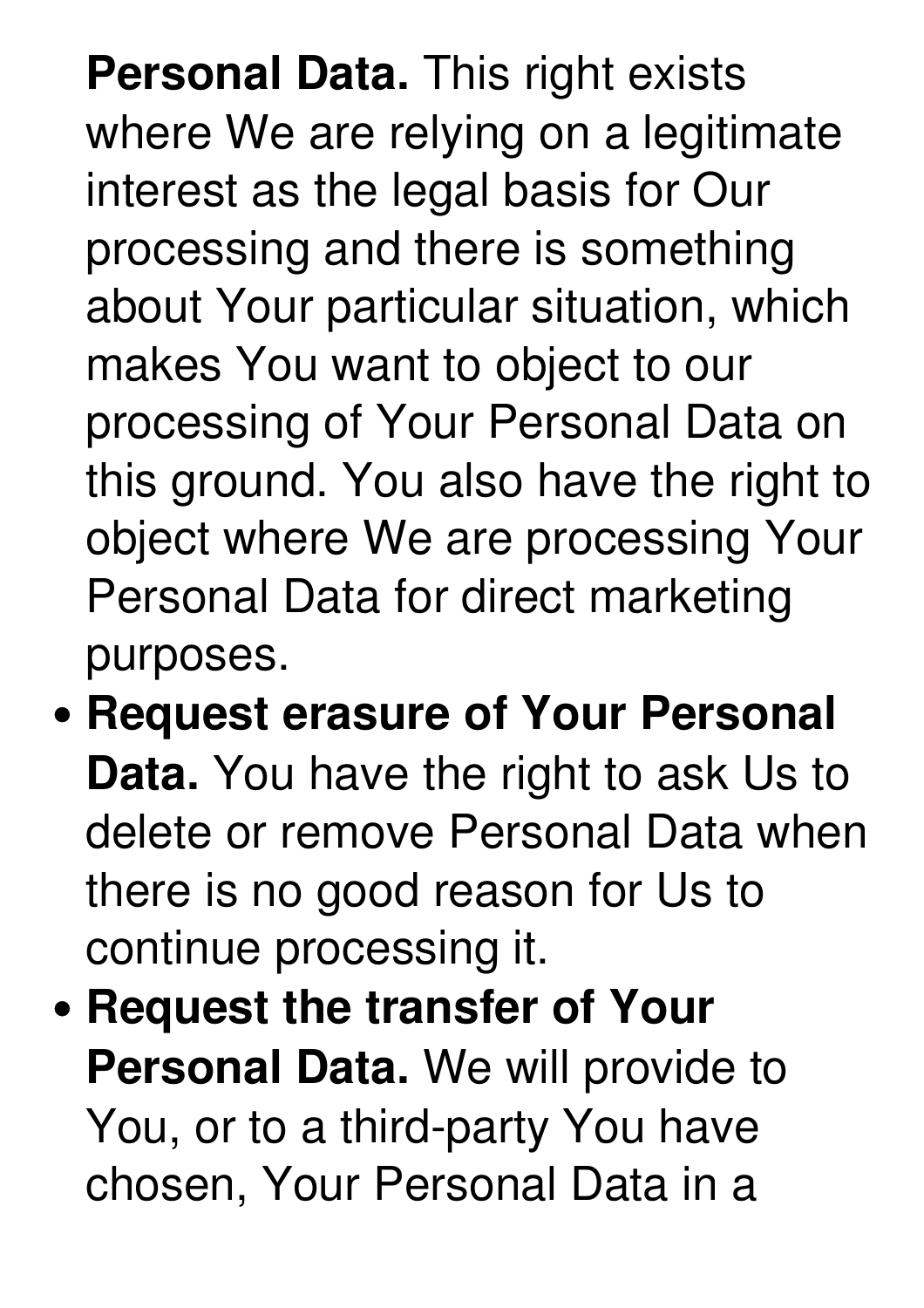structured, commonly used, machinereadable format. Please note that this right only applies to automated information which You initially provided consent for Us to use or where We used the information to perform a contract with You.

**Withdraw Your consent.** You have the right to withdraw Your consent on using your Personal Data. If You withdraw Your consent, We may not be able to provide You with access to certain specific functionalities of the Service.

### **Exercising of Your GDPR Data Protection Rights**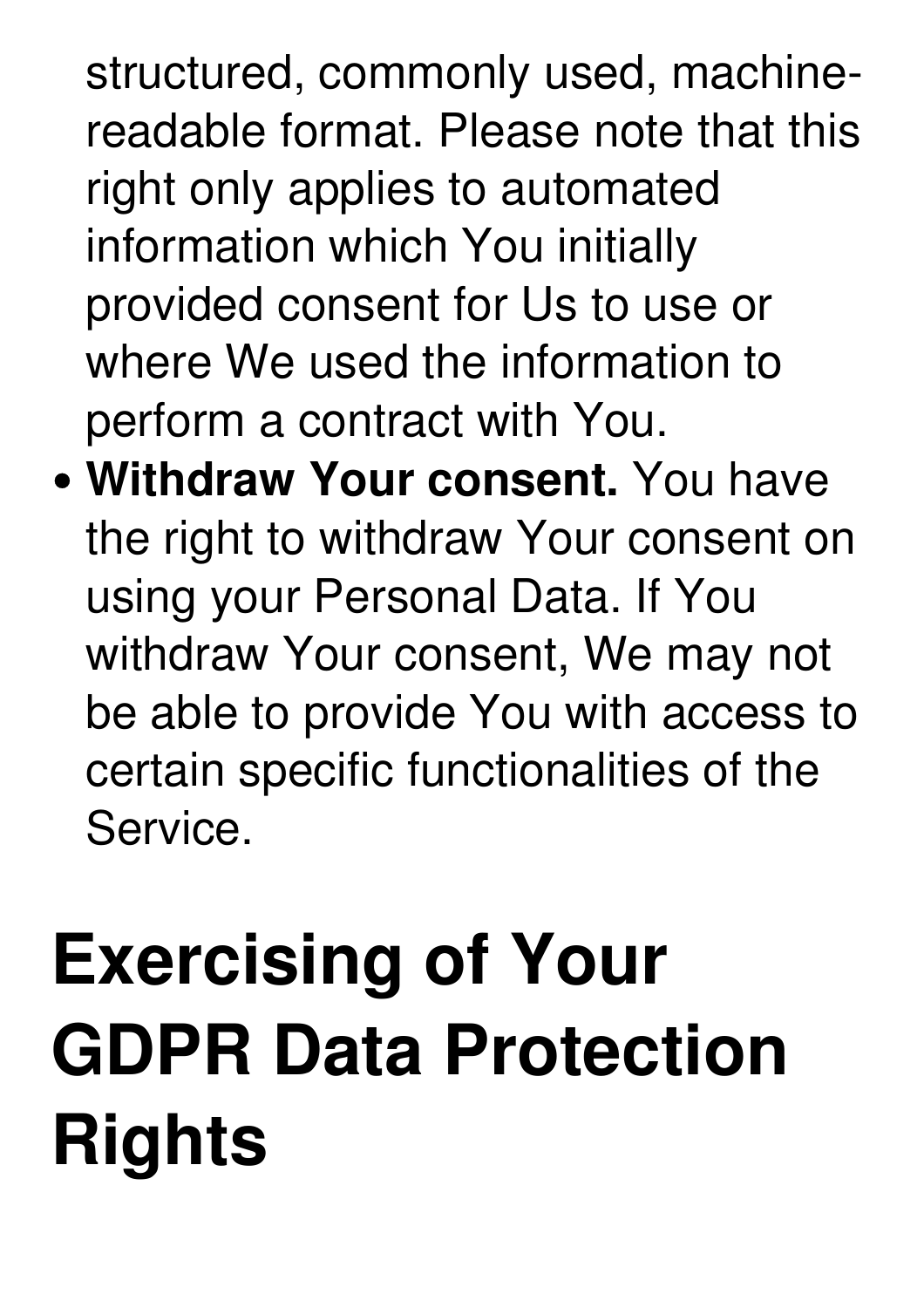You may exercise Your rights of access, rectification, cancellation and opposition by contacting Us. Please note that we may ask You to verify Your identity before responding to such requests. If You make a request, We will try our best to respond to You as soon as possible.

You have the right to complain to a Data Protection Authority about Our collection and use of Your Personal Data. For more information, if You are in the European Economic Area (EEA), please contact Your local data protection authority in the EEA.

# **Facebook Fan Page**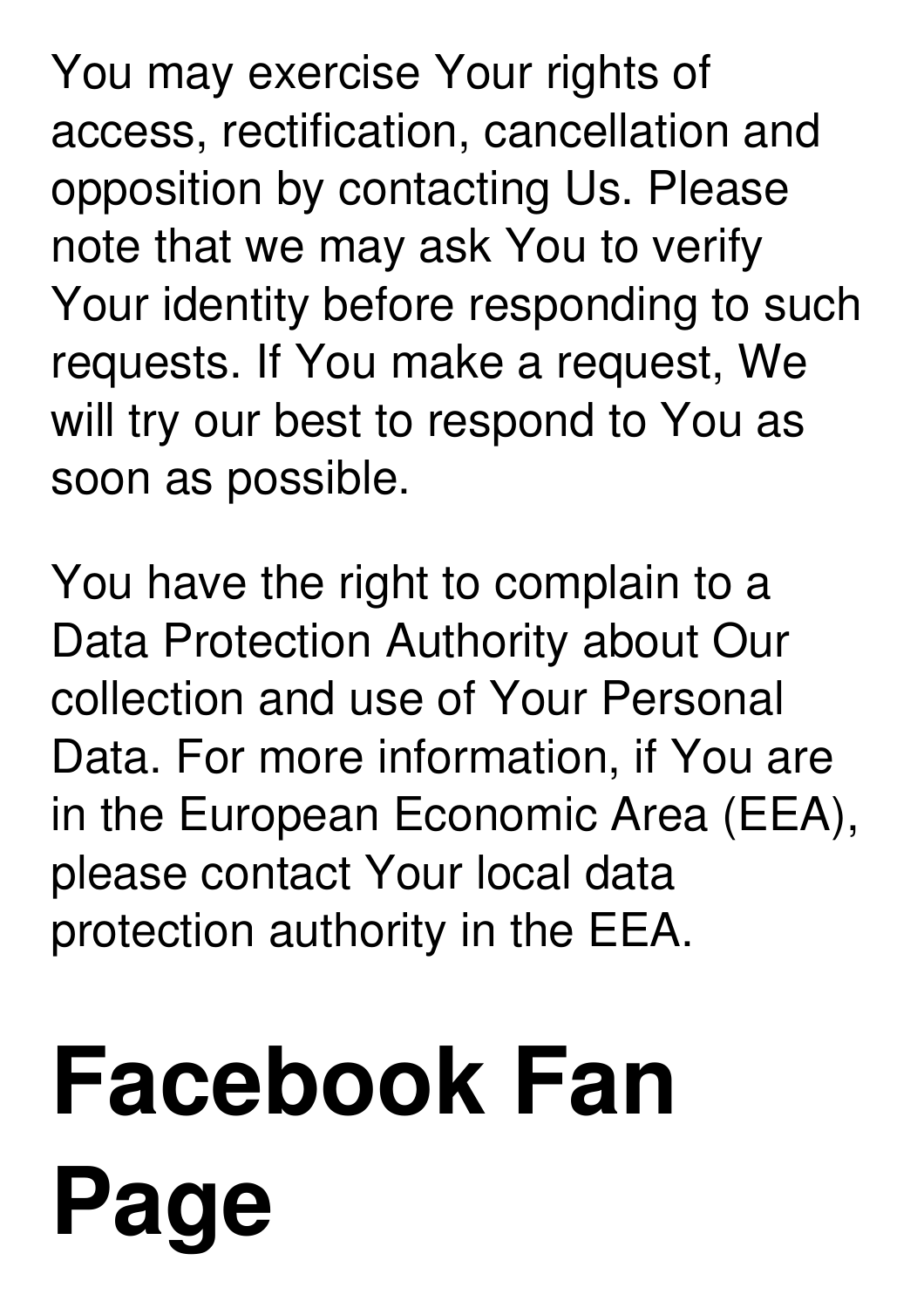### **Data Controller for the Facebook Fan Page**

The Company is the Data Controller of Your Personal Data collected while using the Service. As operator of the Facebook Fan Page (https://www.facebook.com/Westminster the Company and the operator of the social network Facebook are Joint Controllers.

The Company has entered into agreements with Facebook that define the terms for use of the Facebook Fan Page, among other things. These terms are mostly based on the Facebook Terms of Service:

<https://www.facebook.com/terms.php>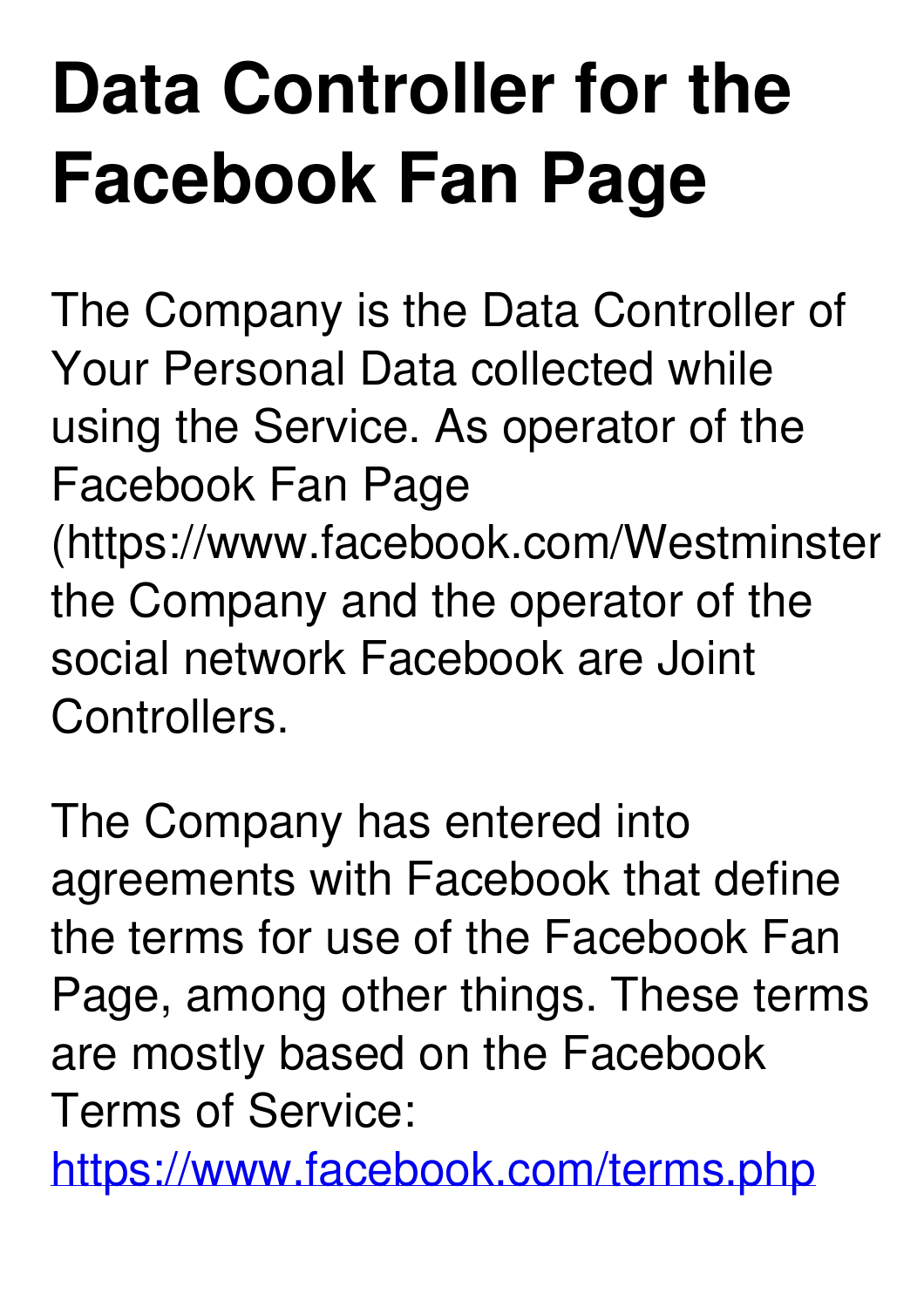Visit the Facebook Privacy Policy <https://www.facebook.com/policy.php> for more information about how Facebook manages Personal data or contact Facebook online, or by mail: Facebook, Inc. ATTN, Privacy Operations, 1601 Willow Road, Menlo Park, CA 94025, United States.

### **Facebook Insights**

We use the Facebook Insights function in connection with the operation of the Facebook Fan Page and on the basis of the GDPR, in order to obtain anonymized statistical data about Our users.

For this purpose, Facebook places a Cookie on the device of the user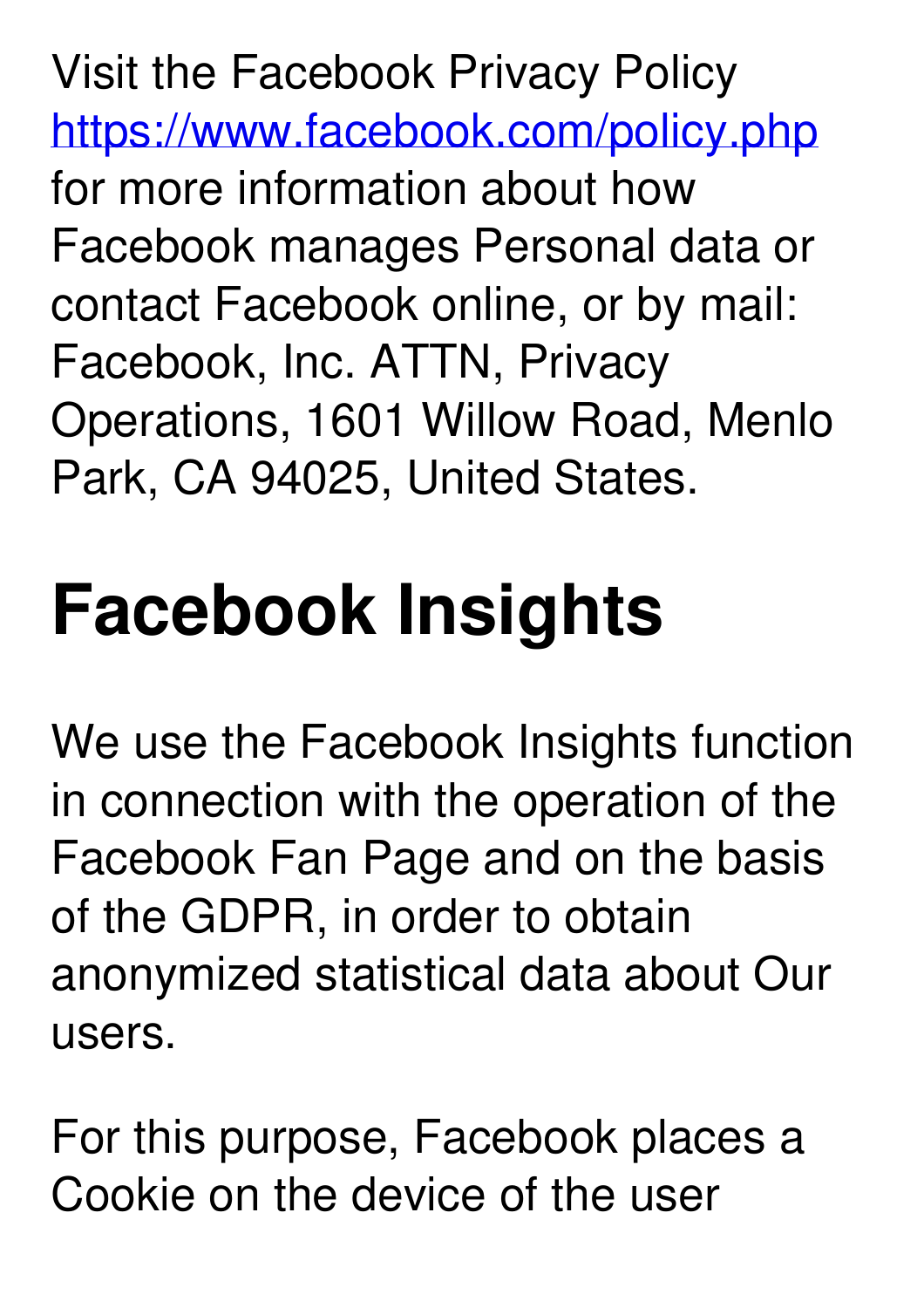visiting Our Facebook Fan Page. Each Cookie contains a unique identifier code and remains active for a period of two years, except when it is deleted before the end of this period.

Facebook receives, records and processes the information stored in the Cookie, especially when the user visits the Facebook services, services that are provided by other members of the Facebook Fan Page and services by other companies that use Facebook services.

For more information on the privacy practices of Facebook, please visit Facebook Privacy Policy here: https://www.facebook.com/full\_data\_use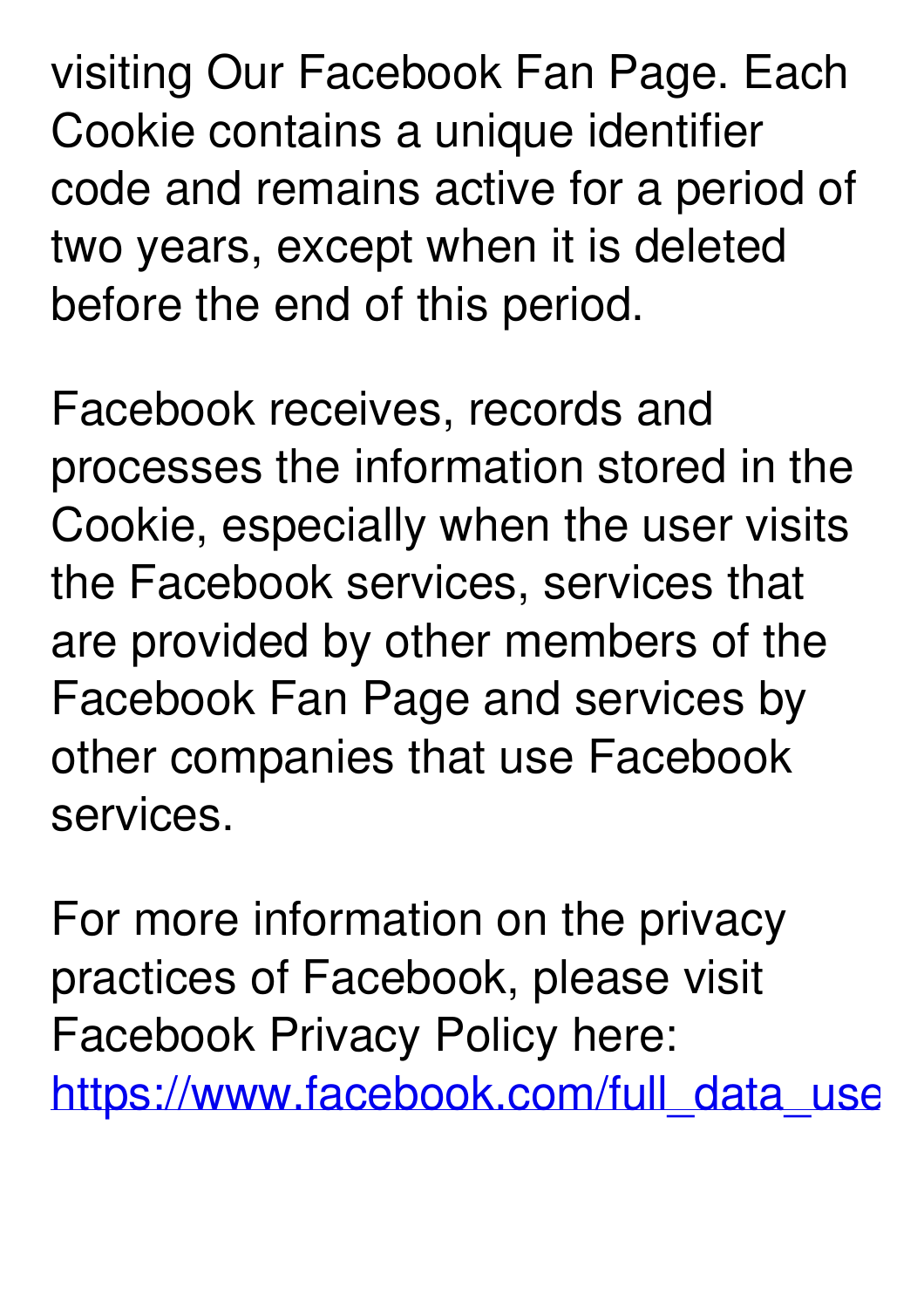## **CCPA Privacy**

### **Your Rights under the CCPA**

Under this Privacy Policy, and by law if You are a resident of California, You have the following rights:

- **The right to notice.** You must be properly notified which categories of Personal Data are being collected and the purposes for which the Personal Data is being used.
- **The right to access / the right to request.** The CCPA permits You to request and obtain from the Company information regarding the disclosure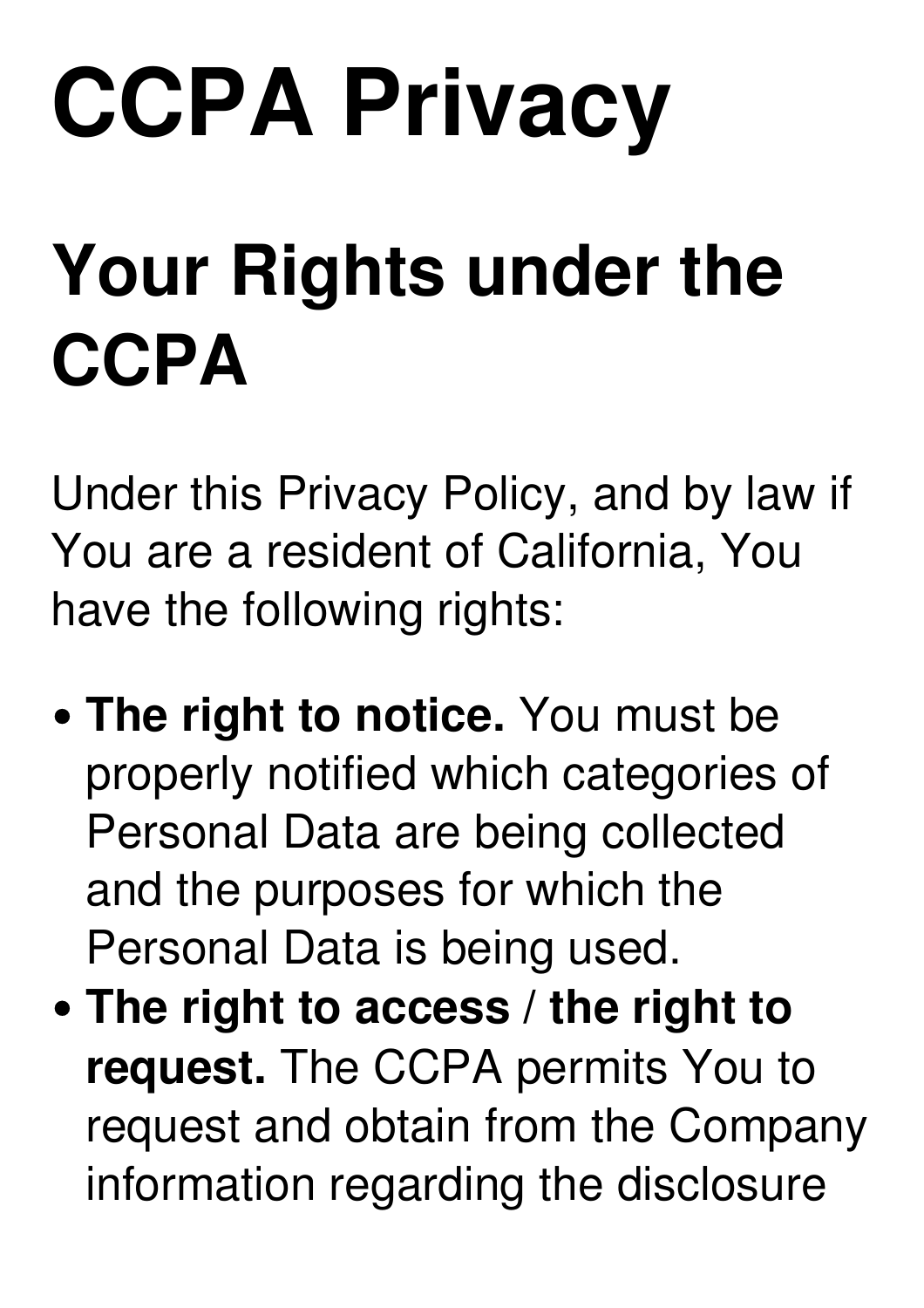of Your Personal Data that has been collected in the past 12 months by the Company or its subsidiaries to a third party for the third party's direct marketing purposes.

- **The right to say no to the sale of Personal Data.** You also have the right to ask the Company not to sell Your Personal Data to third parties. You can submit such a request by visiting our "Do Not Sell My Personal Information" section or web page.
- **The right to know about Your Personal Data.** You have the right to request and obtain from the Company information regarding the disclosure of the following:
	- The categories of Personal Data collected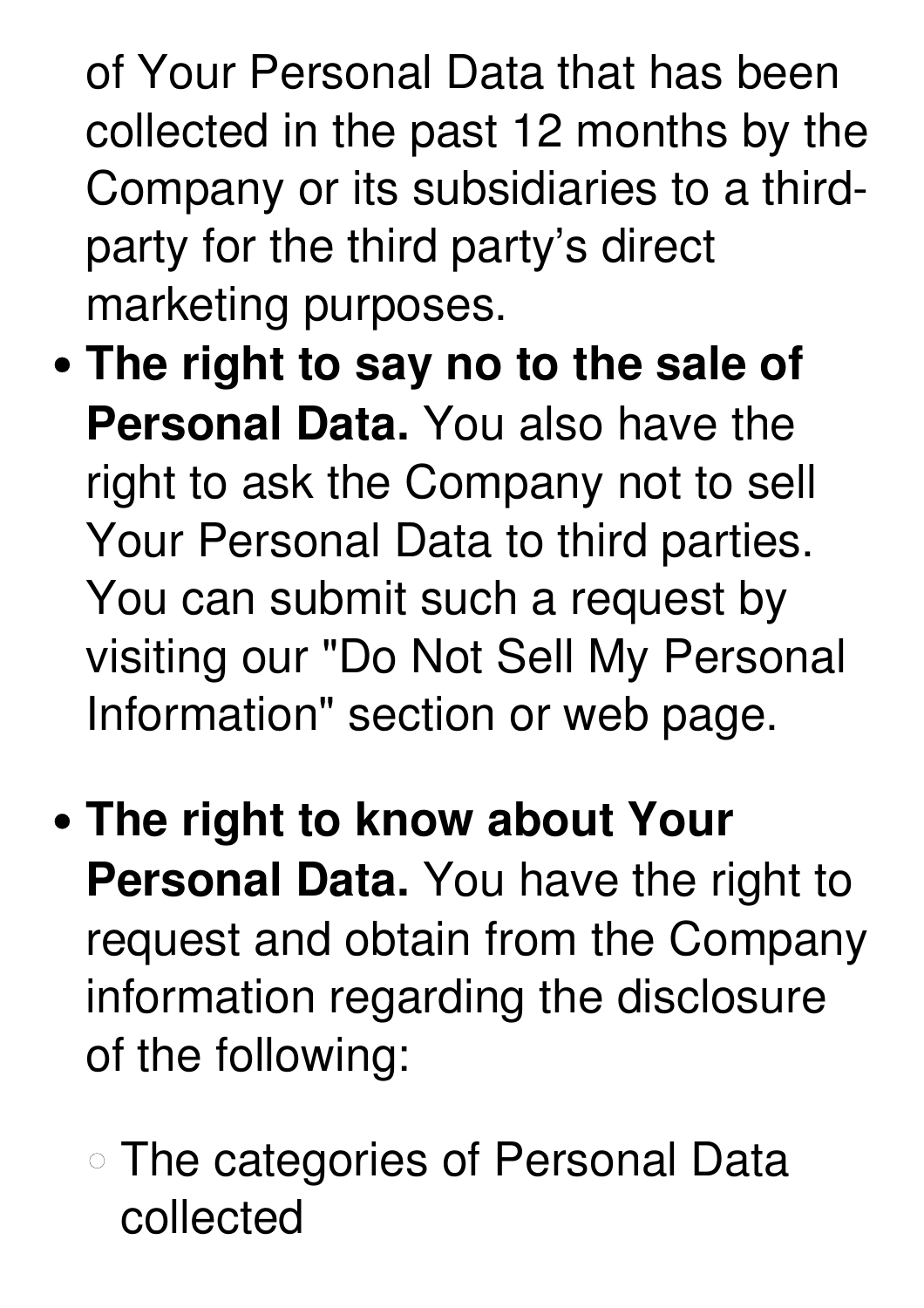- The sources from which the Personal Data was collected
- The business or commercial purpose for collecting or selling the Personal Data
- Categories of third parties with whom We share Personal Data
- The specific pieces of Personal Data we collected about You
- **The right to delete Personal Data.** You also have the right to request the deletion of Your Personal Data that have been collected in the past 12 months.
- **The right not to be discriminated against.** You have the right not to be discriminated against for exercising any of Your Consumer's rights, including by: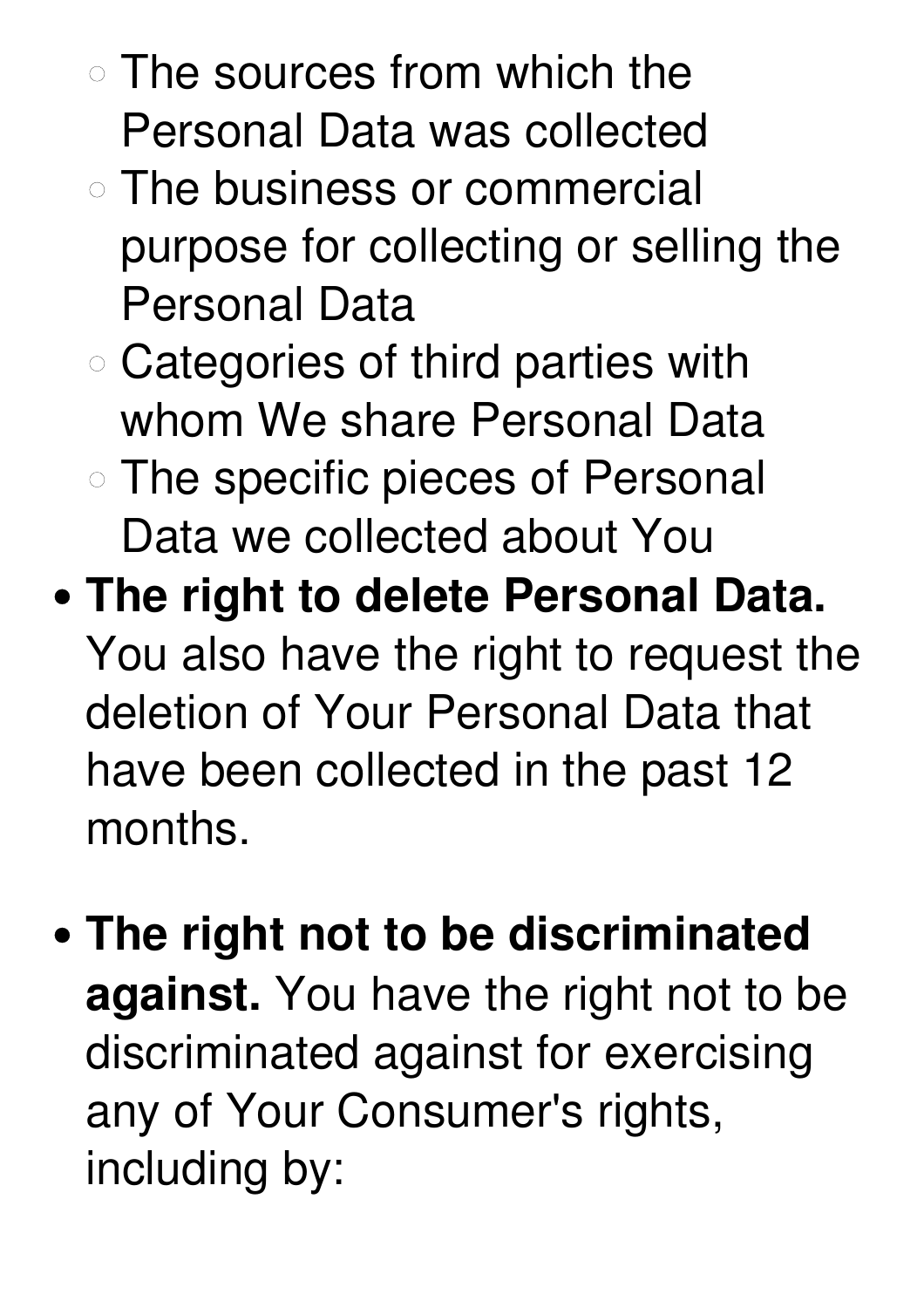- Denying goods or services to You
- Charging different prices or rates for goods or services, including the use of discounts or other benefits or imposing penalties
- Providing a different level or quality of goods or services to You
- Suggesting that You will receive a different price or rate for goods or services or a different level or quality of goods or services.

### **Exercising Your CCPA Data Protection Rights**

In order to exercise any of Your rights under the CCPA, and if you are a California resident, You can email or call us or visit our "Do Not Sell My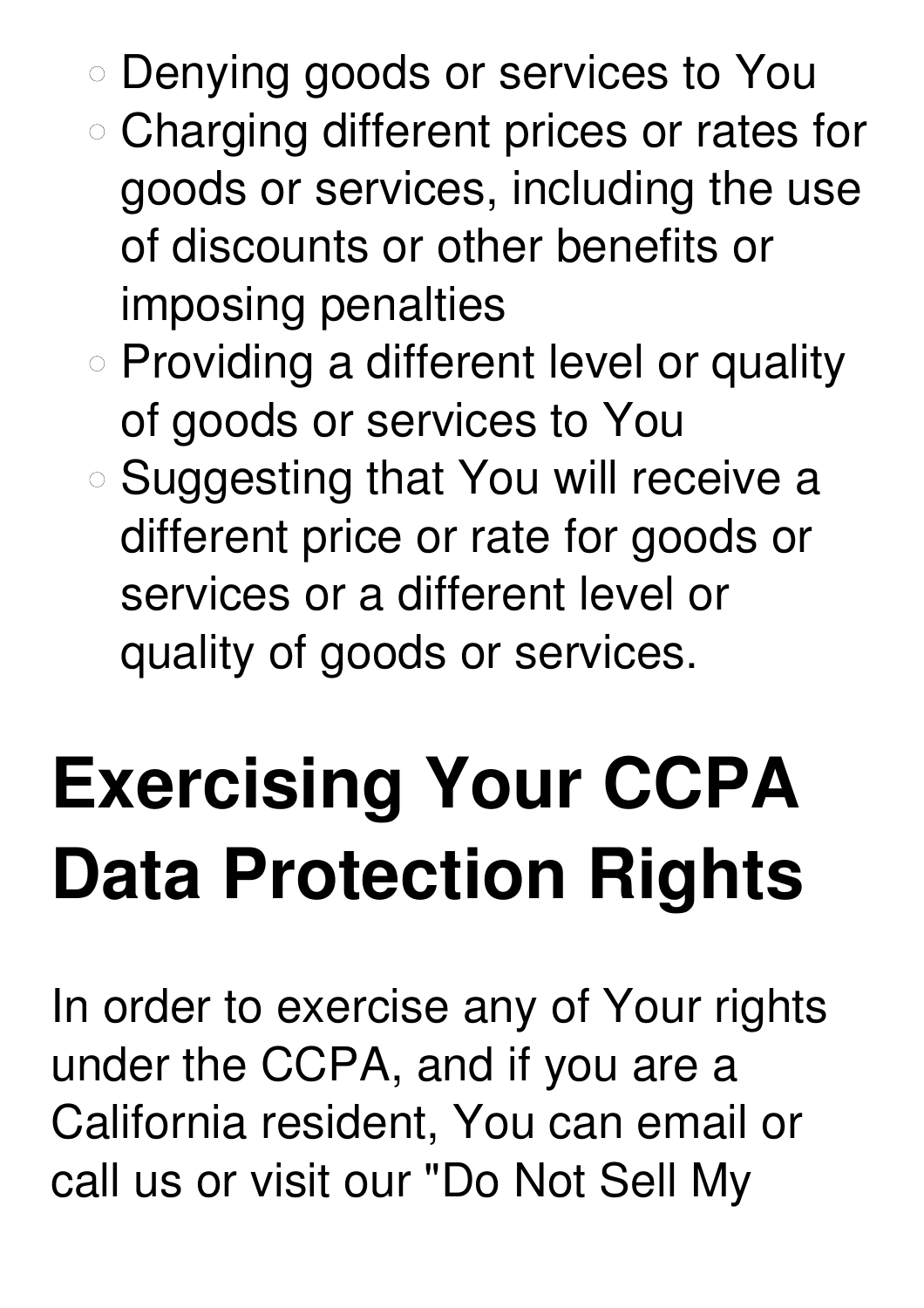Personal Information" section or web page.

The Company will disclose and deliver the required information free of charge within 45 days of receiving Your verifiable request. The time period to provide the required information may be extended once by an additional 45 days when reasonable necessary and with prior notice.

### **Do Not Sell My Personal Information**

We do not sell personal information. However, the Service Providers we partner with (for example, our advertising partners) may use technology on the Service that "sells"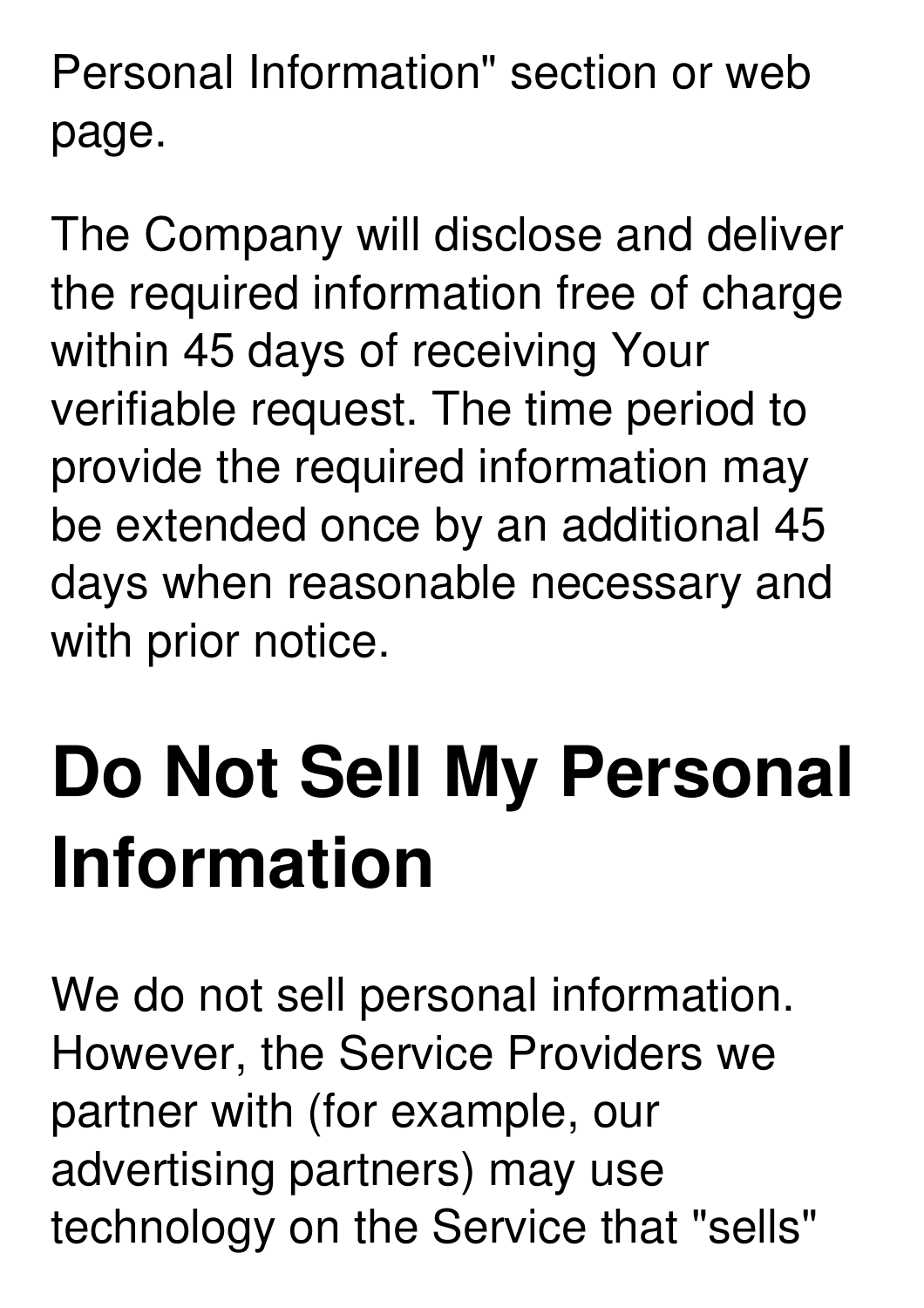personal information as defined by the CCPA law.

If you wish to opt out of the use of your personal information for interest-based advertising purposes and these potential sales as defined under CCPA law, you may do so by following the instructions below.

Please note that any opt out is specific to the browser You use. You may need to opt out on every browser that you use.

#### **Website**

You can opt out of receiving ads that are personalized as served by our Service Providers by following our instructions presented on the Service: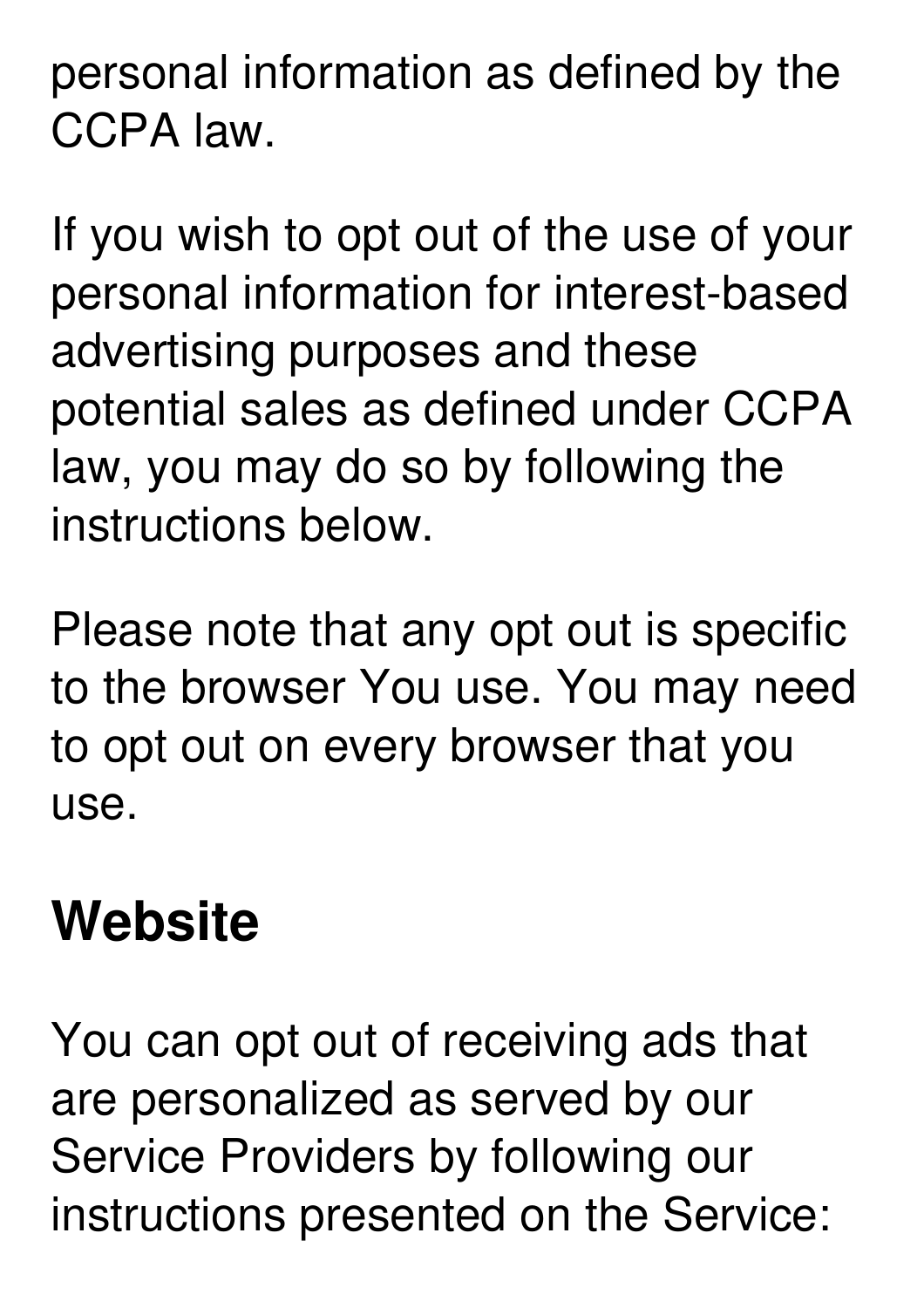- From Our "Cookie Consent" notice banner
- Or from Our "CCPA Opt-out" notice banner
- Or from Our "Do Not Sell My Personal Information" notice banner
- Or from Our "Do Not Sell My Personal Information" link

The opt out will place a cookie on Your computer that is unique to the browser You use to opt out. If you change browsers or delete the cookies saved by your browser, you will need to opt out again.

#### **Mobile Devices**

Your mobile device may give you the ability to opt out of the use of information about the apps you use in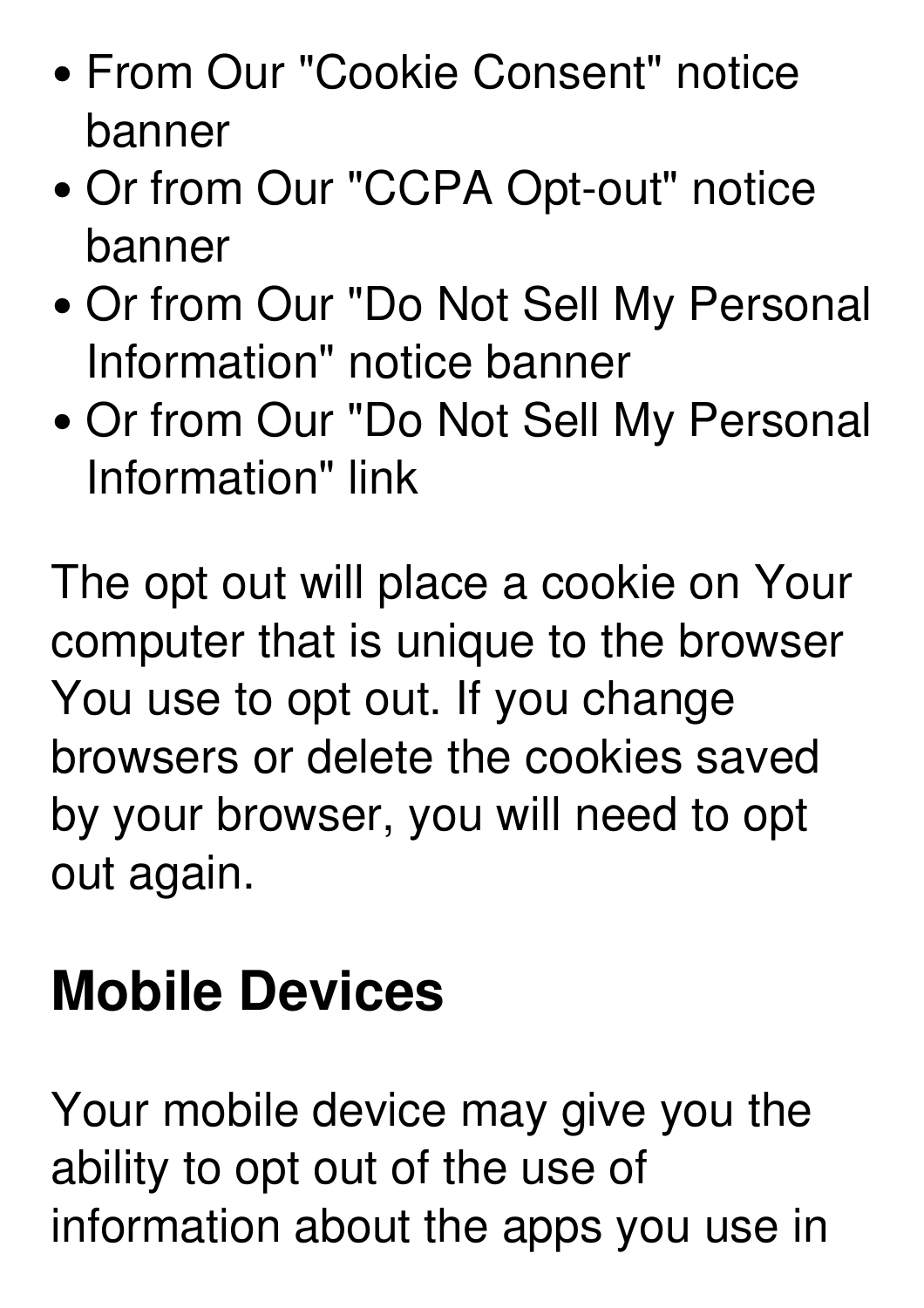order to serve you ads that are targeted to your interests:

- "Opt out of Interest-Based Ads" or "Opt out of Ads Personalization" on Android devices
- "Limit Ad Tracking" on iOS devices

You can also stop the collection of location information from Your mobile device by changing the preferences on your mobile device.

## **"Do Not Track" Policy as Required by California Online**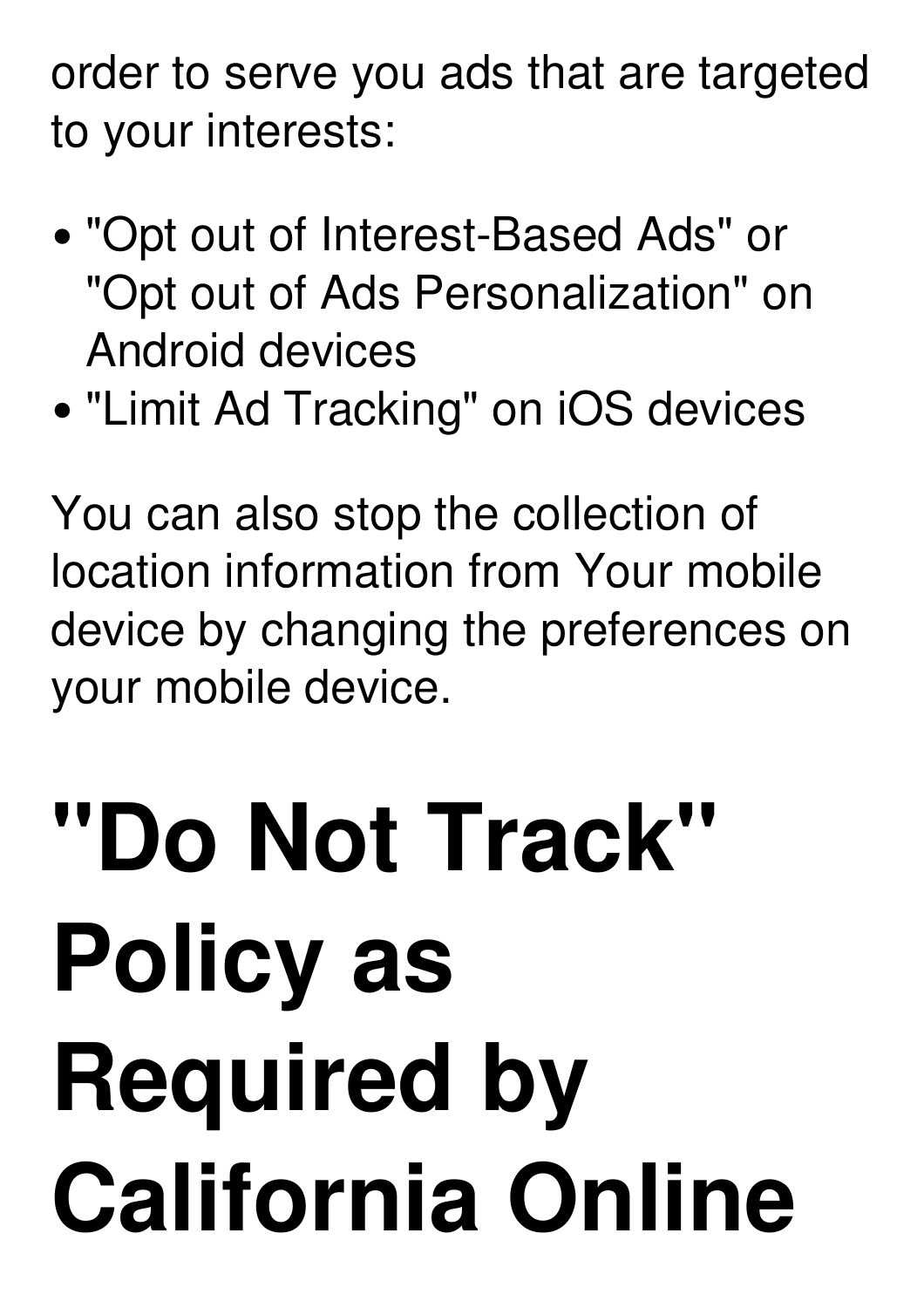# **Privacy Protection Act (CalOPPA)**

Our Service does not respond to Do Not Track signals.

However, some third party websites do keep track of You browsing activities. If You are visiting such websites, You can set Your preferences in Your web browser to inform websites that You do not want to be tracked. You can enable or disable DNT by visiting the preferences or settings page of Your web browser.

# **Children's Privacy**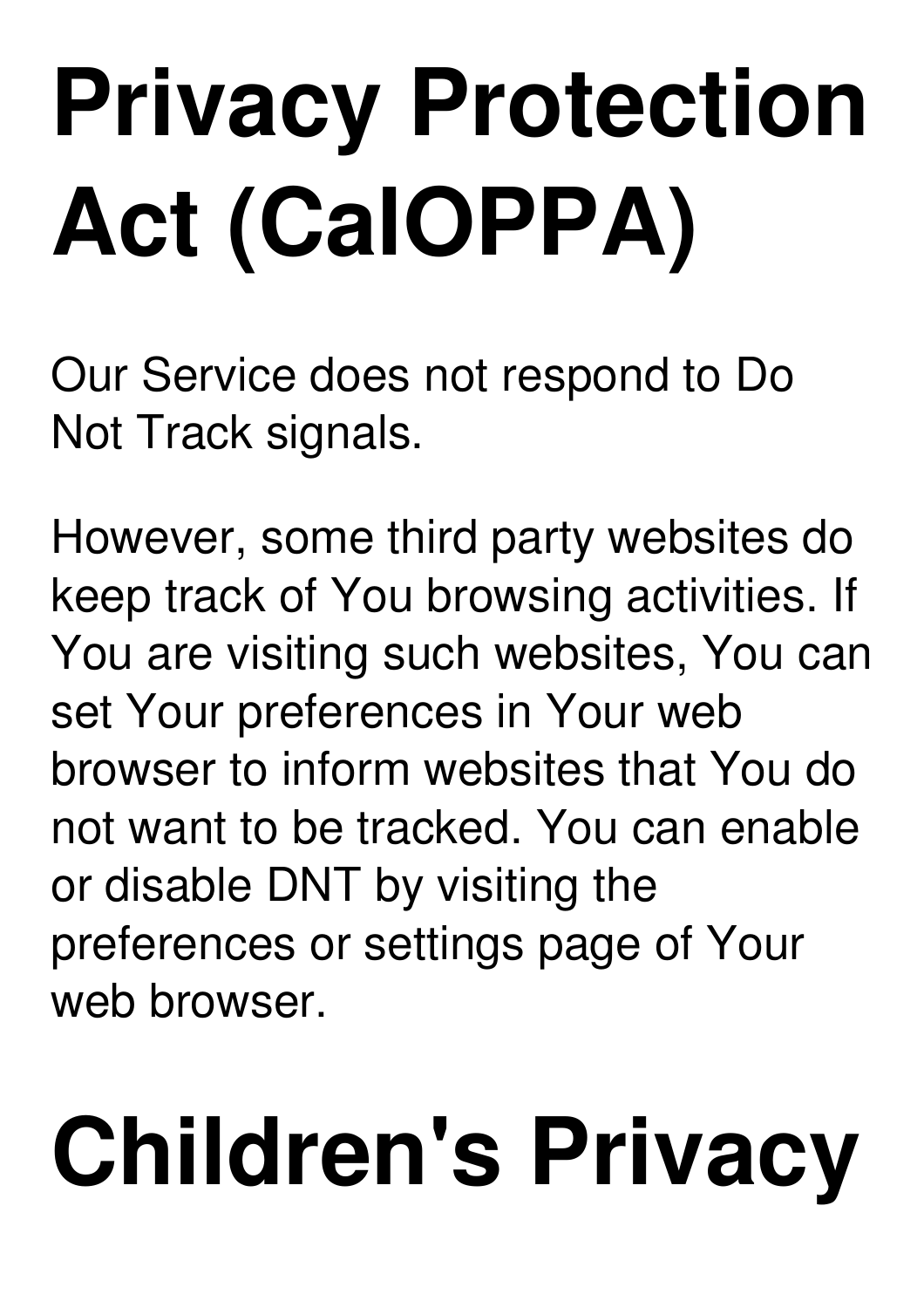Our Service does not address anyone under the age of 13. We do not knowingly collect personally identifiable information from anyone under the age of 13. If You are a parent or guardian and You are aware that Your child has provided Us with Personal Data, please contact Us. If We become aware that We have collected Personal Data from anyone under the age of 13 without verification of parental consent, We take steps to remove that information from Our servers.

We also may limit how We collect, use, and store some of the information of Users between 13 and 18 years old. In some cases, this means We will be unable to provide certain functionality of the Service to these users.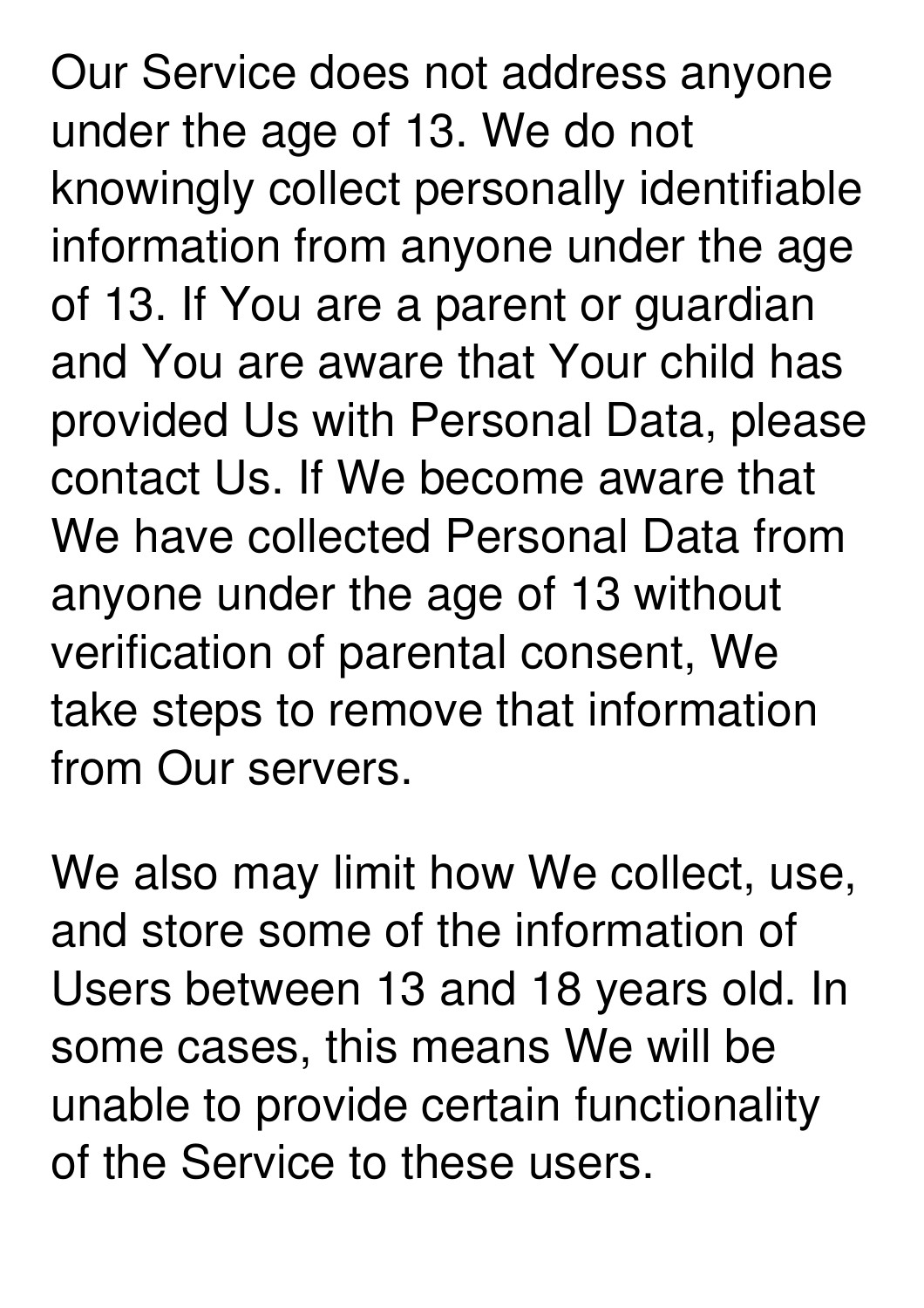If We need to rely on consent as a legal basis for processing Your information and Your country requires consent from a parent, We may require Your parent's consent before We collect and use that information.

## **Links to Other Websites**

Our Service may contain links to other websites that are not operated by Us. If You click on a third party link, You will be directed to that third party's site. We strongly advise You to review the Privacy Policy of every site You visit.

We have no control over and assume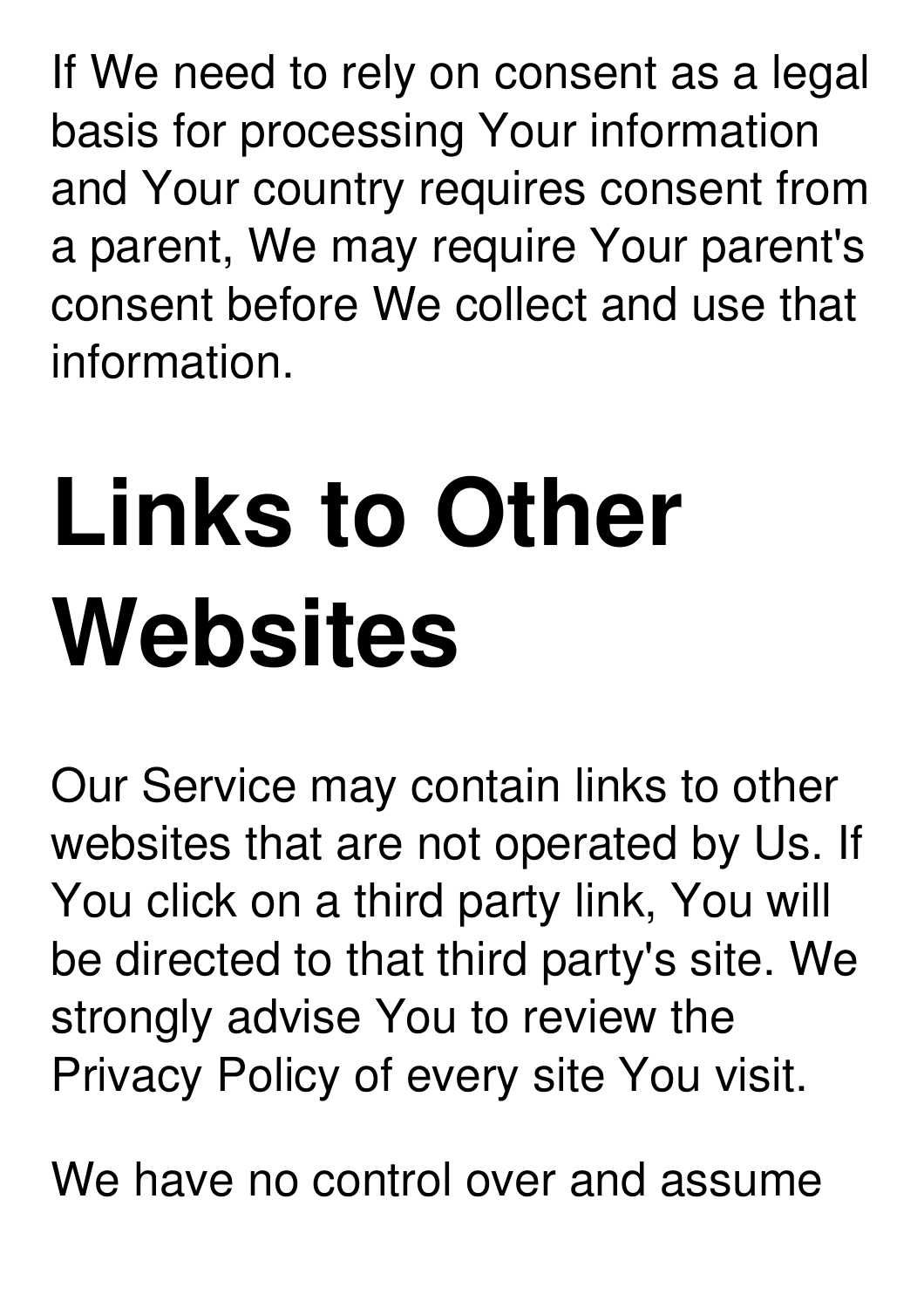no responsibility for the content, privacy policies or practices of any third party sites or services.

# **Changes to this Privacy Policy**

We may update our Privacy Policy from time to time. We will notify You of any changes by posting the new Privacy Policy on this page.

We will let You know via email and/or a prominent notice on Our Service, prior to the change becoming effective and update the "Last updated" date at the top of this Privacy Policy.

You are advised to review this Privacy